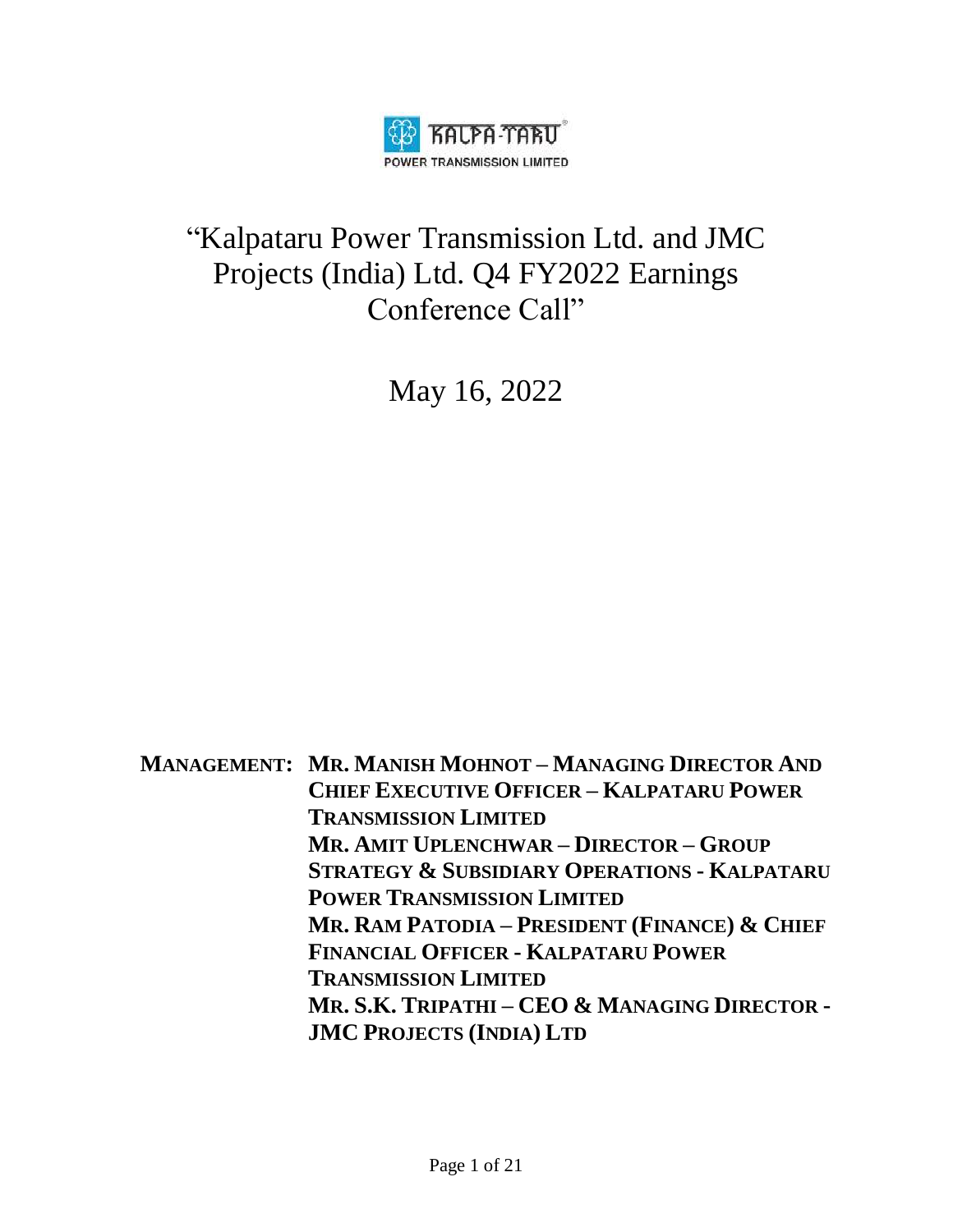

- **Moderator**: Ladies and gentlemen, good day, and welcome to the Q4 FY2022 Earnings Conference Call of Kalpataru Power Transmission Limited & JMC Projects (India) Limited hosted by DAM Capital Advisors. As a reminder, all participant lines will be in the listen-only mode and there will be an opportunity for you to ask questions after the presentation concludes. Should you need assistance during the conference call please signal an operator by pressing "\*" then "0" on your touchtone phone. Please note that this conference is being recorded. I now hand the conference over to Ms. Bhoomika Nair from DAM Capital Advisors. Thank you, and over to you, Madam!
- **Bhoomika Nair**: Thank you. Good morning, everyone. Welcome to the Q4 FY2022 Earnings Call of Kalpataru Power Transmission and JMC Projects. We have the management today being represented by Mr. Manish Mohnot – Managing Director and CEO; Mr. Amit Uplenchwar – Director – Group Strategy & Subsidiary Operations; Mr. Ram Patodia – President, Finance & CFO; and Mr. S.K Tripathi –Managing Director and CEO of JMC Projects. I will now handover the floor to Mr. Manish Mohnot for his initial remarks post which we will open up the floor for Q&A. Over to you, Sir!
- **Manish Mohnot**: Thank you Bhoomika, and good morning and a warm welcome to everyone for the KPTL & JMC Q4 and Full Year Earnings Conference Call. Trust each one of you and your families are keeping safe and are in good health. The initial few minutes I will focus on my thoughts on the strategic aspects of the business and later I will share the notable highlights of our financial and operational performance.

The operating environment continues to remain challenging with the recent geopolitical conflicts, high commodity prices and disruptions in supply chain. In the midst of this headwind, we have made notable progress on many strategic fronts. In line with our efforts to prioritize growth in the core EPC business we have significantly scaled up our T&D and civil businesses during the year. We have also enhanced our international reach and achieved significant breakthrough in securing large size EPC orders. By doing this we are consistently improving our competitive position and business mix with emphasis on segments and markets that have higher growth outlook and better margin profile.

Our consolidated order book visibility including L1 is at an all time high of over ₹ 40,000 Crores. In financial year 2022, we have entered four new countries taking our global footprints to 67 countries. We have improved our market standing by securing high value projects in the T&D, Water, B&F and Urban Infra space.

In the T&D business, we have secured single largest order till date in our history of ₹ 3,276 Crores in the South America market, which is not Brazil. Additionally, we secured our first international order for the B&F business in Maldives and Oil & Gas pipeline project in the Middle East. JMC's Water business has achieved record order inflows of ₹3,286 Crores in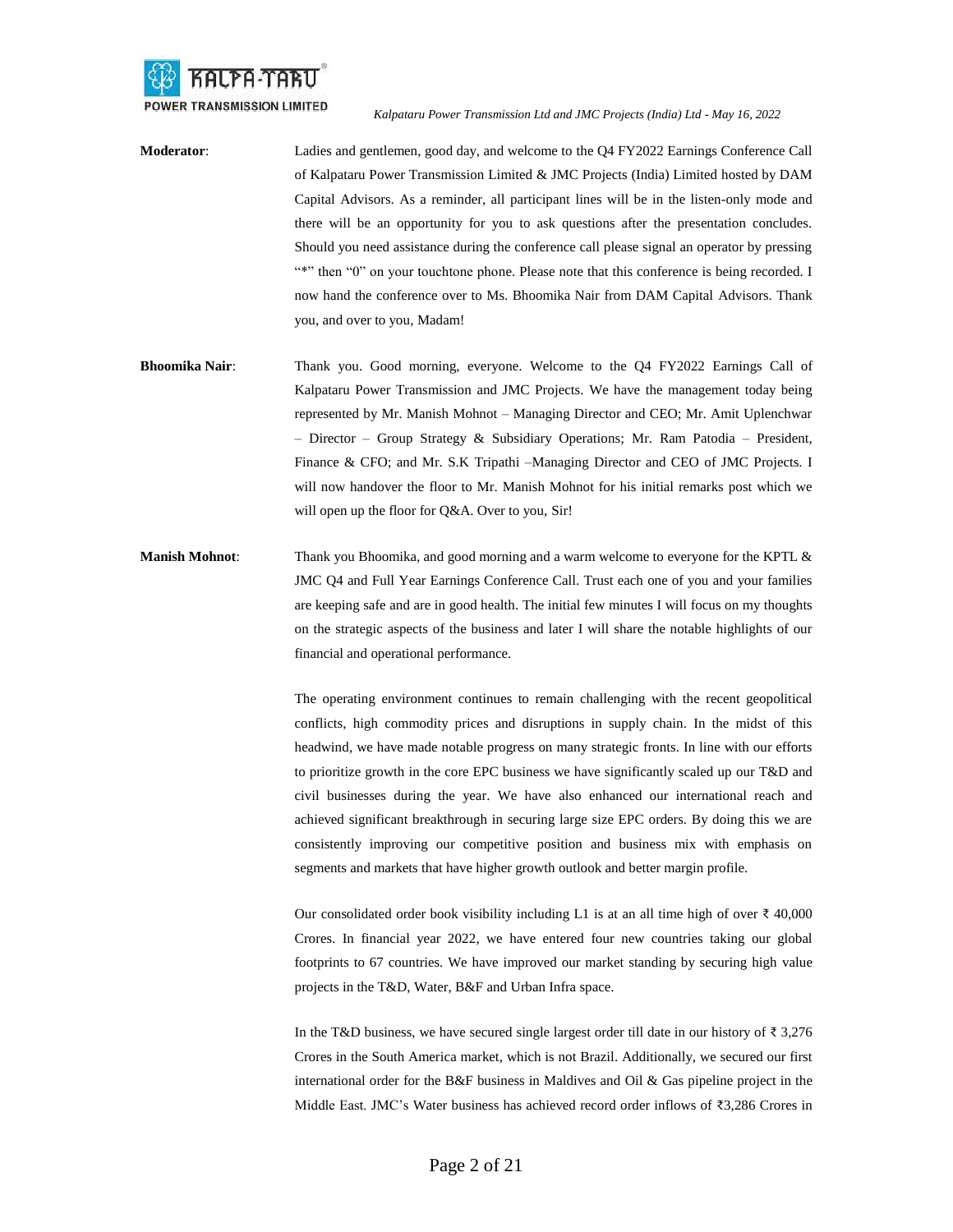

2022, significantly expanding its geographical reach within India. In the Road business, we have won two new projects in Africa valued over ₹ 2,200 Crores. In the Urban Infra business, we are L1 in the large size airport project in Asia and have emerge as a top bidder for a Metro Rail project in India.

The average size of most of our recent order wins, including the ones in which we are L1, is over 900 Crores. Moreover, around 75% of these orders have price variation clause or are long-term in nature, which very well safeguards us from the current volatility in the markets.

Our subsidiary Linjemontage has reported good growth in revenue and profitability since the acquisition in March 2019. We have almost doubled the size of the business. In Fasttel, Brazil we are strengthening the organization alongside improving the systems and processes in line with KPTL and they have reported a loss for Q4.

In line with our vision and efforts to become a leading EPC company, the board of KPTL approved the scheme of merger of JMC with KPTL in February 2022. This is a significant milestones of both these companies to unleash their growth potential and drive the next phase of growth., The merger will help integrate diverse EPC capabilities in the high growth segments and markets. The merged entity will benefit from operational and cost synergies arising from the scale and size of the combined business. The merger will also enable us to bid for large size complex projects along with improved management bandwidth. Moreover, the combined entity will have a strong balance sheet and financial flexibility to invest in core EPC business to create long-term value and achieve the vision of the \$3 billion revenue organization by 2025. The process of getting necessary approvals for the merger, are underway and progressing as per schedule. The merger is expected to be complete by Q4 of 2023.

In financial year 2022, we have also made considerable progress on a deleveraging journey with improvement in working capital management, record number of project closures and completion of divestment of T&D BOOT assets. We have reduced the consol. net debt by 45% from 2021 levels. Our net debt is at  $\bar{\tau}$  1,902 Crores with the net debt to equity ratio of 0.43x.

We have been successfully reducing our debt, alongside pursuing business growth, Capex and M&A's over the past few years.

We are working hard for resolution of our road BOOT assets and anticipate favorable results in the coming quarters. We expect to complete restructuring of Waingangā Road project in the first half of this year as we have received majority of approvals from the lenders. Simultaneously, we have started refinancing process for Vindhyachal Road Project.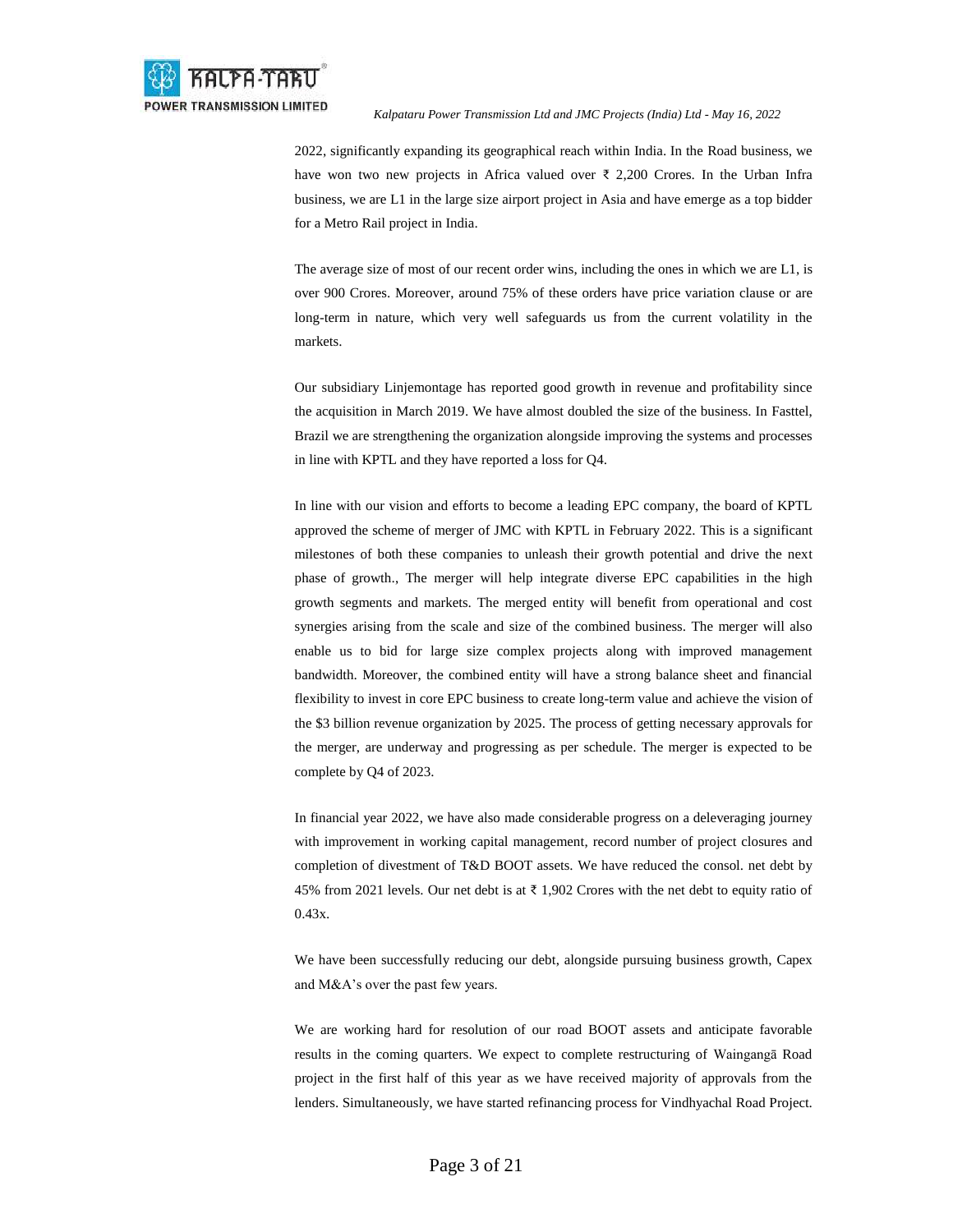

We expect our capital outflow to come down with the completion of restructuring of WEPL.

In regards to our Indore real estate project, we have achieved sales of around 60% of units and received cash flow of around ₹ 160 Crores from projects till date. We plan to complete the balance sale in the current financial year.

Now let me provide you with key highlights of our financial and operational performance. At KPTL consol. level, we have delivered robust performance with topline growth, stable margins and notable drop in debt levels. So, our consol. revenue grew by 1% in Q4 and 14% for full year to ₹ 14,777 Crores. Our revenue growth was on back of strong execution in B&F, Water, and International T&D subsidiaries. Revenue of LMG (Sweden) was ₹ 1,191 Crores and Fasttel Brazil was ₹ 548 Crores for full year 2022. LMG has achieved a revenue growth of 12% YoY with improved profitability.

Our consol. EBITDA margins remain under pressure with elevated level of commodity, freight and other input prices. EBITDA margin was 7.3% in Q4 and 8.6% in financial year 2022. Our PBT was ₹ 157 Crores in Q4 and ₹ 696 Crores in financial year 2022, PBT margin for full year 2022 was 4.7%. Our PAT was ₹ 115 in Q4 and ₹ 535 Crores of full year 2022.

Consolidated net debt was at  $\bar{\tau}$  1,902 Crores which is a decline of 17% compared to last year. Our net working capital days improved from 102 days in FY21 to 98 days in FY22. Our consol. order inflows were  $\bar{\xi}$  18,161 Crores in FY22, which is a growth of 11% compared to previous year. Our consolidated order book as on March 31, 2022, was ₹ 32,761 Crores, up 17% YoY.

Till date in FY23 we have received new orders of  $\bar{\tau}$  3,819 Crores. Additionally we have L1 of around ₹ 4,200 Crores spread across water, urban infra and T&D business. The Board of Directors at KPTL has recommended a dividend of  $\bar{\tau}$  6.5 per share, which is in line with our dividend policy of 15% to 20% of PAT as dividend.

At KPTL, standalone level revenue was  $\bar{\xi}$  2,010 Crores in O4 and  $\bar{\xi}$  7,062 Crores for full year FY22. Our revenue declined due to lower order inflows during the first half of the year, lower dispatches in the T&D business and slow progress in few Oil & Gas pipeline projects. T&D revenues including Linjemontage and Fasttel grew by around 8% and railways revenue grew by 2%, while oil & gas revenue declined by around 20%.

We were able to maintain EBITDA margin of 8.5% in Q4 and 9.2% for FY22. We have prudently made provision for CTC cost on account of high commodity cost in existing projects and we have ₹118 Crores as CTC provision at the end of Q4.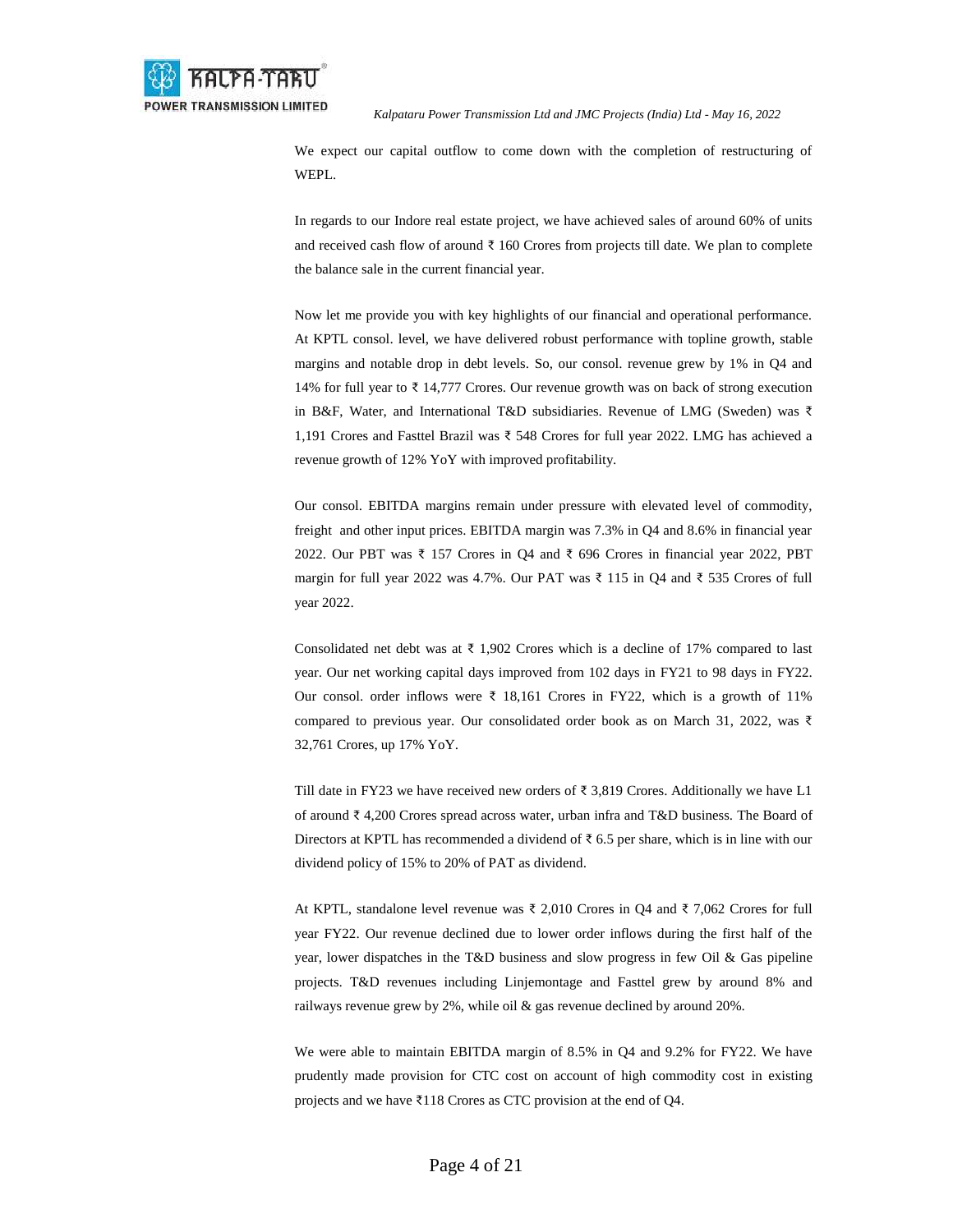

Our lower revenue growth and fall in EBITDA margin has led to fall in PBT and PAT. Our net debt has declined by 47% YoY to  $\bar{\tau}$  414 Crores. This is in line with our guidance to be a significantly lower and negligible debt company. KPTL along with Linjemontage and Fasttel received orders of ₹ 8,159 Crores in FY22. Our closing order book as on March 31, 2022, at standalone is ₹ 15,759 Crores. We have received new orders of ₹ 1,626 Crores till date in the current FY23. Additionally, we have L1 position of  $\bar{\tau}$  1,500 Crores plus largely in our T&D business. I would like to highlight a typo in our investor presentation on slide no.14. T&D share and total KPTL stand order book is 71% instead of that typo of 61% please note that.

In JMC standalone, we reported strong revenue growth of 16% in Q4 and 45% for full year FY22 to ₹ 5,353 Crores. Our revenue growth was driven by robust execution in B&F and Water business.

JMC's EBITDA was at 8.5% in Q4 and 7.9% for full year FY22. Our EBITDA margin was impacted by high commodity and other input cost. We expect margin to improve going forward, as most of the projects have price escalation provisions in JMC. Our PBT before exceptions and ECL provision was  $\bar{\tau}$  66 Crores in Q4 and  $\bar{\tau}$  166 Crores for full year FY22.

ETL provision and exceptional items pertaining to road BOOT SPV's have affected profitability for full year FY22. Out net debt at  $\bar{\tau}$  640 Crores at the end of March 2022 is higher compared to ₹ 512 Crores in the previous year. The increase in debt is on account of growth in working capital, Capex, and investment in road BOOT assets, largely towards repayment. JMC received record order inflows of ₹ 10,139 Crores in FY22, and order book value is all time high of  $\bar{\xi}$  17,139 Crores at the end of March 2022. JMC has also received new orders of ₹ 2,193 Crores in financial till date in FY23. There is an additional L1 position of around ₹ 2,700 Crores.

Going forward, we will continue with our strategy to drive sustainable and profitable growth by: (1) Accelerating growth in core business, (2) Building efficiencies to improve competiveness, (3) Sharpening capabilities by improving integration of JMC and KPTL and (4) Strengthening balance sheet through debt reduction, exit of non-core businesses and efficient capital management.

Let me now conclude with the outlook and guidance for the next year. Despite the nearterm headwinds due to fluctuations in commodity prices, geopolitical uncertainties and high input cost, we remain favorably placed to navigate the challenges given our established EPC capabilities, strong order book, robust balance sheet and well diversified business mix. We expect consol. revenue to grow in excess of 15% for next year, with PBT margin in the range of 5%. We will target consol. order inflows of over  $\bar{\tau}$  21,000 Crores for full year FY23. We will continue with our deleveraging journey, by actively looking to exit non-core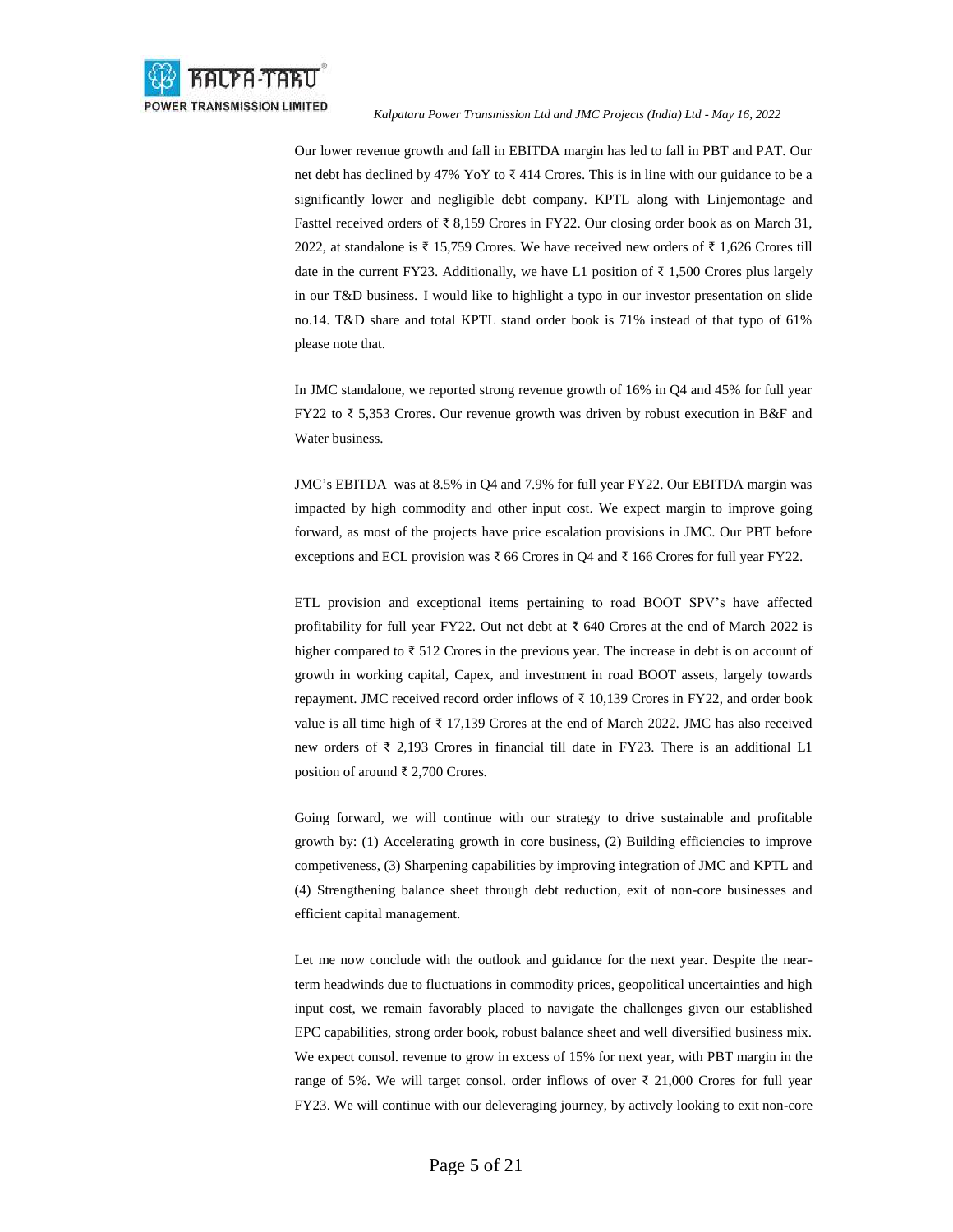

businesses and improving our capital management. We further target debt reduction of around ₹ 300 to 400 Crores in financial year FY23.

With this I would request the moderator to open the lines for Q&A. Thank you.

**Moderator**: Thank you very much. We will now begin the question-and-answer session. The first question is from the line of Swarnim Maheshwari from Edelweiss. Please go ahead.

**Swarnim Maheshwari**: Hello Sir. Good morning and congratulations for managing in such a tough environment. My first question is, if you can just give us some more color on this ₹3,200 Crores of single ticket order bag we have taken, what is the nature of this order, is this an EPC contract and what is the timeline, I mean, just trying to understand from the risk perspective to be honest because it is quite a big-ticket size order.

**Manish Mohnot**: This is an order of around 700 kilometers of a T&D line, end-to-end EPC to be delivered in Chile. This order has three components. The first component is engineering, design and necessary approvals, which will continue for the first 12 to 18 months, then we start with the construction, which needs to be delivered over a period of 36 to 42 months.

> The entire order whether it is design, whether it is procurement, whether it is construction with that, the client has responsibility for environment and ROW which will be done by the client in that part of the country. So the order has to be executed over a period of five to six years. The project is developed by large developers in that country and we have to do the end-to-end EPC. You mentioned the execution period is five to six years.

> As I said earlier, first 18 months is primarily engineering and design, and for such large orders, engineering and design takes time and which is significant component, where we will have to put all the efforts and post that the execution will start. So from a revenue perspective, there is only less than 10% of the order's revenue which comes in the first 18 months and balance after that.

**Swarnim Maheshwari:** Safe to say, this would be funded by multilateral agencies?

**Manish Mohnot**: This is funded by three large developers in that part of the world. I would not be able to give you the exact names, but, yes, developers whose networth has been billions and billions of dollars, they have won the transmission project and we have the EPC project. They are very, very large developers, much bigger than any organization we have in our country.

**Swarnim Maheshwari:** Secondly, in the last quarter we had mentioned that execution had got postponed to Q4 because of some delay and it was a strategic call on delay in dispatches, but I think Q4 still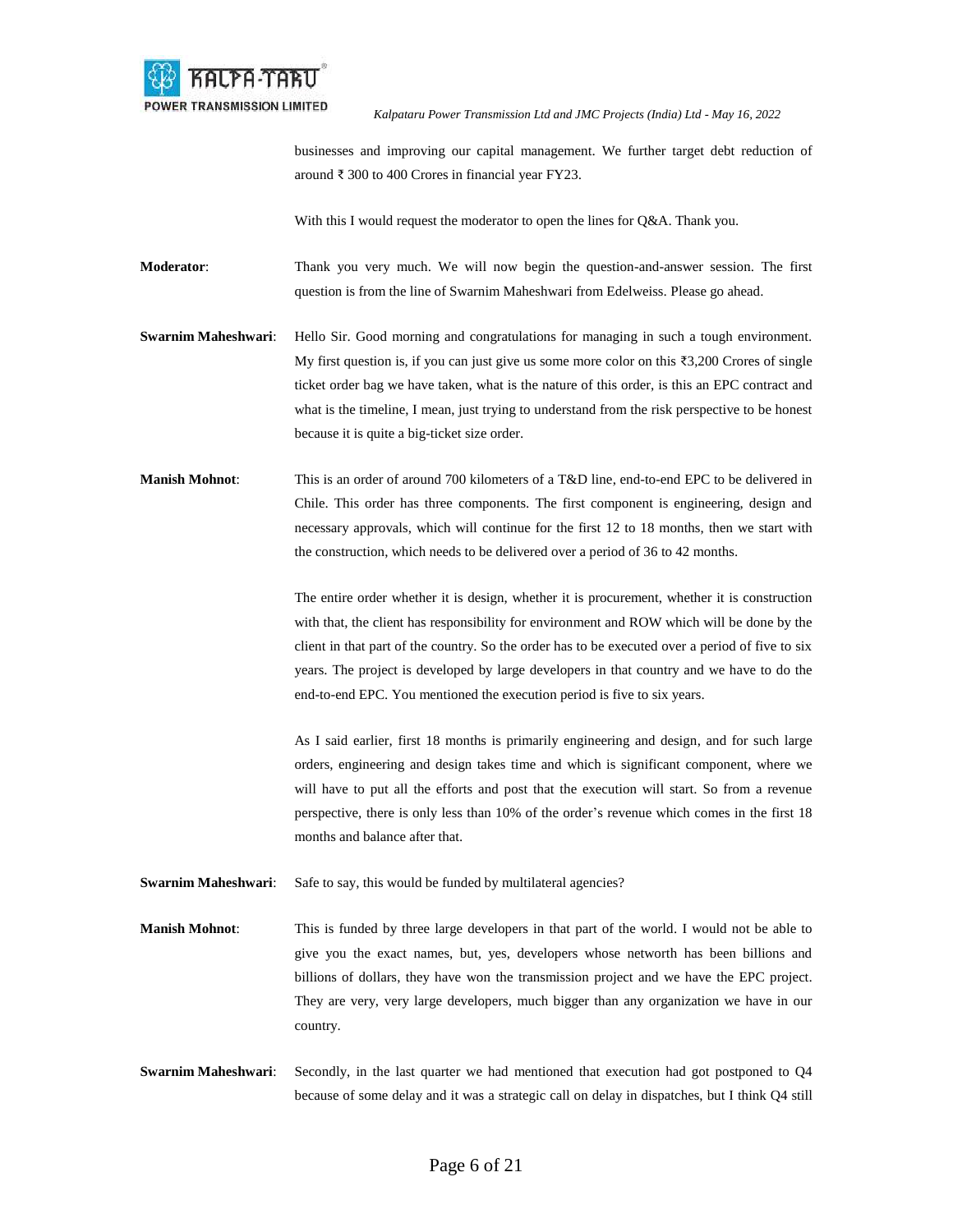

continues to be same. In terms of execution challenges, we can understand on the margin pressures and all because of commodity. I just wanted to better understand on the execution front.

**Manish Mohnot:** You are right, Q4 also we had some challenges, primarily on supply chain issue more than anything else. As an organization, we have not delayed anything because of commodity pricing and that is why we continue to take CTC losses. But supply chain continued to be a dampener in availability and the entire Ukraine thing happened and then the China thing happened, where the vessels got blocked, all of that. So supply chain continued to be a challenge, we see that challenge continuing even in the current quarter and that is why I am targeting more growth at a consol. level of 15%. KPTL standalone could still have growth challenges in the current year. We are definitely growing, because it was a de-growth compared to the previous year, and we have visibility of order book, but, yes, supply chain disruptions continue to be a challenge while we speak now.

**Swarnim Maheshwari:** All right, got it Sir. Thank you so much and wish you all the best.

**Moderator:** Thank you. The next question is from the line of Narendra Mhalsekar from IIFL Securities. Please go ahead.

- **Narendra Mhalsekar**: Good morning and thank you for the opportunity. With regard to your guidance for 15% plus sales growth at consol. level, is it fair to assume that this growth will largely be driven by JMC portfolio, as T&D continues to face execution headwinds and if you exclude Chile, order inflows for T&D have been fairly been weak. So what would be your guidance for the standalone business and inflows and revenue for FY2023 and also what is the sort of fixed price contracts, share of fixed price contact in your order book and how do you see the standalone margins going from here with the lows of 8.5% seen in 4Q.
- **Manish Mohnot**: I think you have asked me all the questions in one, which is good. So let me go step-bystep. Yes, you were right; I think a significant portion of the growth comes from JMC. So internal target says KPTL would grow at the range of 10% to 15%, JMC would grow at the range of 15% to 20%. Why are we confident of the 10% to 15% because, we have also received some orders in last few weeks, which we have declared where delivery can start immediately. So confidence of 10% to 15% is visible because the visibility on that in the current order book is good. Secondly, where do we expect margins to be, so as we have declared at a consol. level we expect PBT without exceptions, to be in the range of 5% which converts to a increase in PBT, if you look at it on a consol. or a standalone basis, an improvement of closer to 15% to 20% compared to what we have reported today. At the EBITDA level we expect both the companies to be in the range of 9%. We are not projecting 10% what we have seen in the previous year as of now because although we have seen some softening in commodity prices last two, three weeks but we would still like to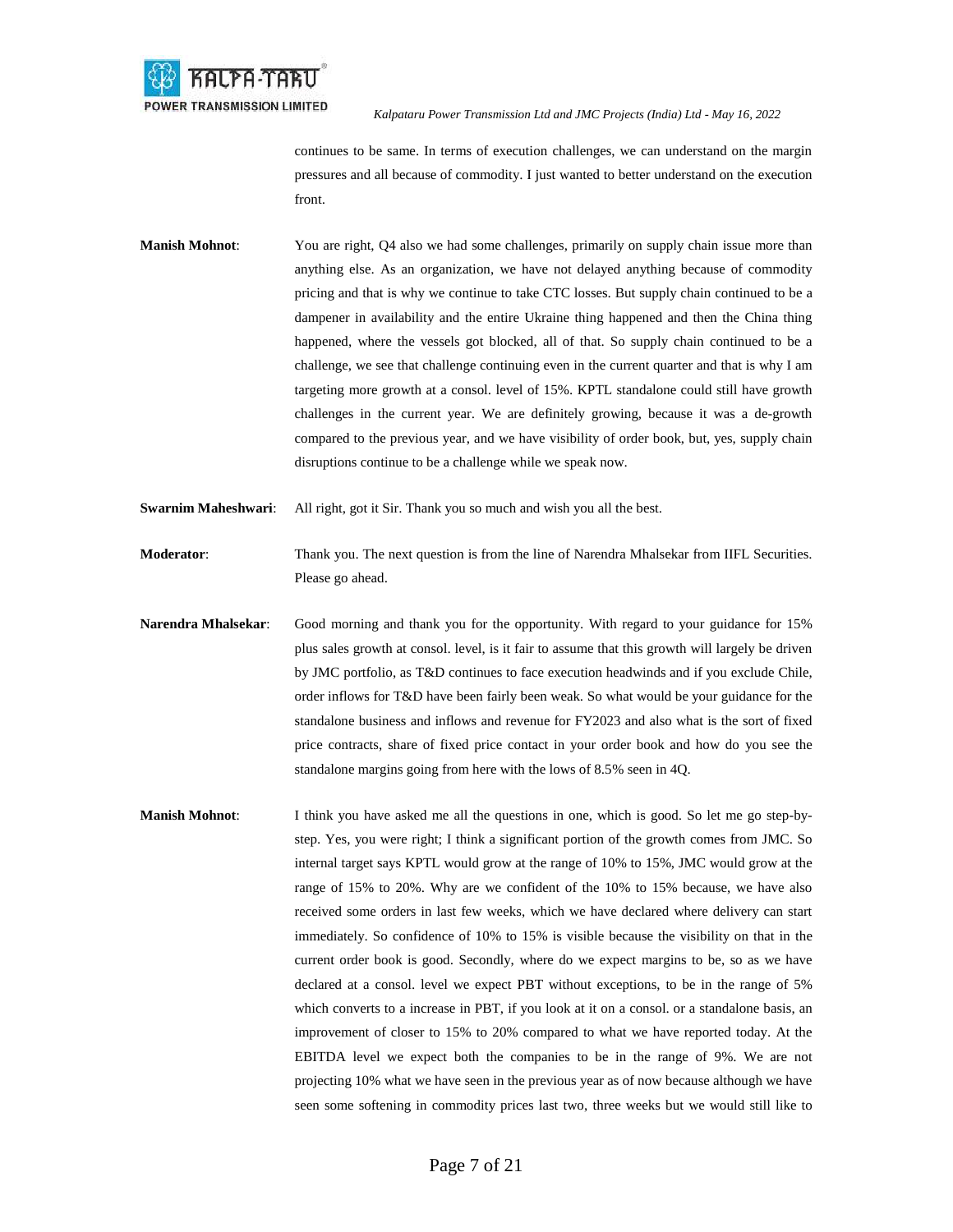

wait for a few more because steel is something which is very volatile. We would still like to wait for a few more months before we revise those targets. One, two, three, and then you had a question on saying that visibility on T&D. I think the visibility on T&D has improved significantly in the last three to four months, driven by a lot of factors; one, international funding agencies have started funding for projects again. and that is a big thing in the international market. Second, on domestic market, you are seeing a lot of states coming out with projects and even PGCIL coming up with cost plus which all of us are aware of the entire (?) duct which is a big thing for PGCIL, where we should have a reasonable share. So with that I think achieving that 10% to 15% growth for KPTL in the current year would not be a challenge. The last question you had was on a  $\bar{\ell}$  21,000 Crores order inflow target I think as of now it is equally divided. Both the companies have a target of being in the range of ₹ 10,000 to ₹ 11,000 Crores of fresh order inflows. As of now today we have visibility of around ₹7,500 Crores, including what we have declared this week and our own view is that achieving ₹ 21,000 plus Crores should not be a challenge, given the current visibility. Hope I answered everything, is there anything I left, one, two, three, four, five. I think I have answered everything.

**Narendra Mhalsekar**: Thank you sir for that. **Moderator:** Thank you. The next question is from the line of Parikshit Kandpal from HDFC Securities. Please go ahead. **Parikshit Kandpal:** Sir, my first question is on the CTC provision. So much of CTC provision has been taken in the fourth quarter of FY2022. **Manish Mohnot:** I think I just declared that number. Our provisioning of CTC losses as on 31<sup>st</sup> March 2022 is ₹ 118 Crores in KPTL mainly due to commodity price. We follow this policy driven by our corporate governance norms, as well as driven by the requirements of auditors. We do believe that there could be some savings in this, looking at the current meltdown in commodity which we have seen over the last two quarters, but our provision is at  $\bar{\tau}$  118 Crores in as on 31 March 2022 on CTC. **Parikshit Kandpal:** At the March 31, 2022, prices, so what kind of margin if the prices remain at that level. So you said 9% is what you are guiding for but if the prices remain at that level? So is it trying to assume that we have assumed almost a double-digit margin if the prices remain at March 31, 2022, level. **Manish Mohnot:** As I said, I just do not want to comment on that at this stage because the volatility is so high. We saw steel coming down by  $\bar{\xi}$ ,2,000 last week, we do not know what is going to happen tomorrow. What we are clearly guiding is the PBT margin at a consol. in the range

of 5% and that is something which we are guiding looking at everything what we have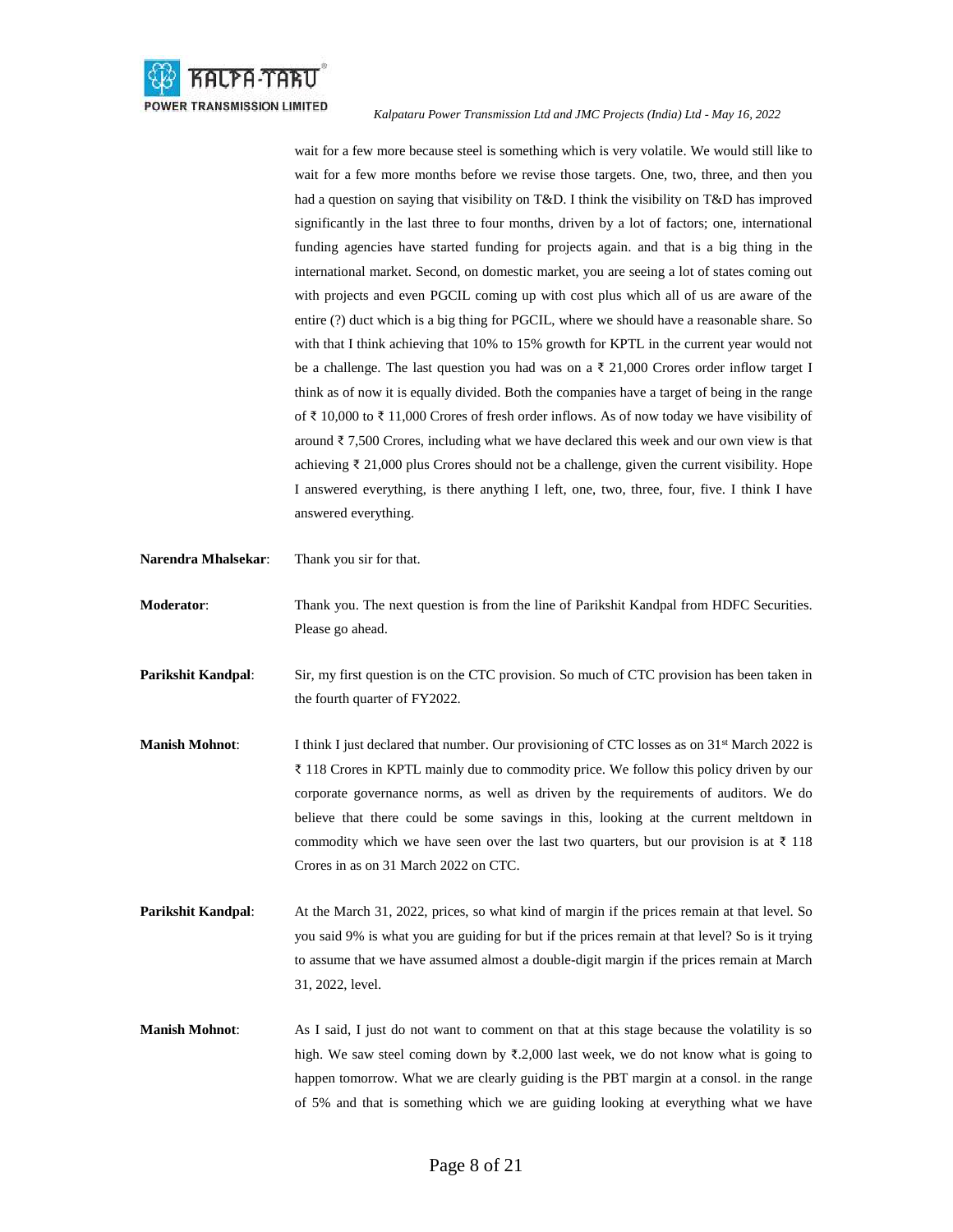

looked at today. We would come back with revised guidance on margins, if we see this volatility, meaning a reduction in prices, continuing. Clearly if it continues to go down, you will see margins going up, but I just do not want to comment on it right now because it is completely external driven not driven by any one of us either on the call or in the room today.

- **Parikshit Kandpal:** My second question is on the Kohima Transmission monetization. So if you can reconcile in the cash flows how it is getting reflected, because part of it is funded through debt and then through loans and advances, structured debt and then as equity. So how is it reflecting in the cash flows if you can help on that?
- **Manish Mohnot**: Amazing question I have to come back to you on this, whether it comes from cash from operations or cash from investment. My own understanding would be and I am going to take help of Ram on that. , What our CFO has confirmed, that some portion comes from cash flow from investing activities and remaining from financing activities.
- **Parikshit Kandpal:** Because I just see that about ₹ 157 Crores has come in from there like proceeds from sale of subsidiary and joint venture. So I understand it was about ₹ 500 Crores, it was just some sort of clarification if Ram can help us. If he does not have it handy readily, later in the call we can discuss how it has been.
- **Manish Mohnot:** To the extent we have our equity that would be some in cash flow from investing activity right. Ram you can answer it?
- **Ram Patodia**: Yes, the amount of ₹ 157 Crores is against our sale of equity of 23%, which forms part of cash flow from investing activities. While, the remaining is interest free loan amount also which is forming part of cash flow from financing activities. So we divided that entire cash flow into two lines based on the requirement as per accounting standard.
- **Manish Mohnot**: So maybe break it on a smaller book we might be able to give you the details.
- **Parikshit Kandpal**: Sure and just my last question on Linjemontage and Fasttel. Therefore, you did mention that the revenues have fallen in the fourth quarter. You mentioned that the growth in Linjemontage is about 12%. If you can just comment on why the revenues have fallen in the fourth quarter for both the entities and what is the total annual profitability of these at the EBITDA level.
- **Manish Mohnot**: I think it is just a mix of orders more than anything else. Q4 for Linjemontage was almost flat as Q4 continues to be a quarter where weather impact is also there, but it is just a mix of order book more than anything else for both of them. As far as next year is concerned, we expect both the business to grow only at a single digit level because Linjemontage has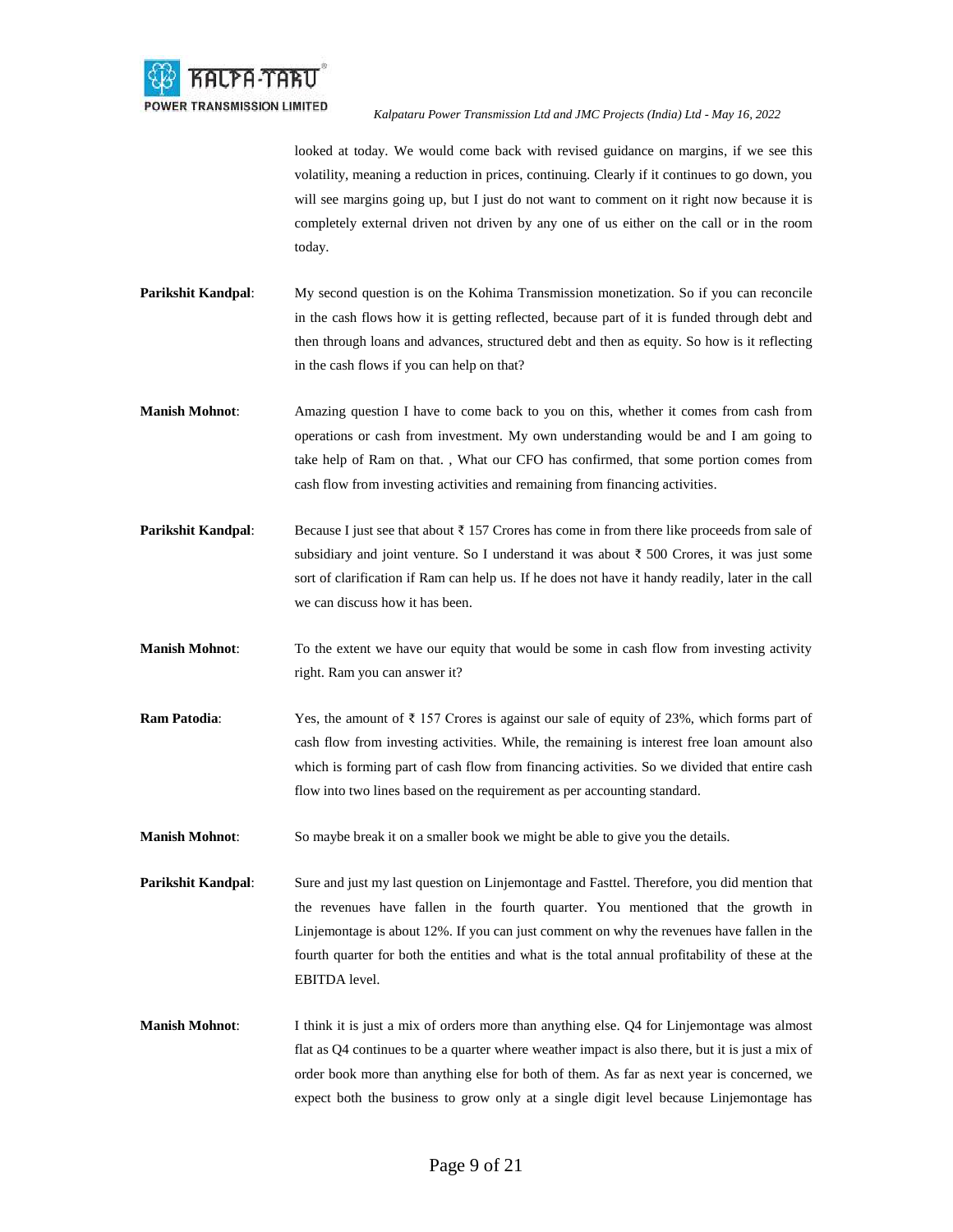

grown significantly over the last three years. They have doubled themselves in three years and normally after three, four years it is time to revisit growth, get the team to rebuild systems and processes, so Linjemontage we expect a growth of only 5% to 10% in the current year. As far as Fasttel is concerned, we have taken a loss provisioning of around  $\bar{\tau}$ 27 Crores in the current year in financial year 2022 with a number which is closer to ₹ 35 Crores in Q4. With this, we do not believe that Fasttel would have any losses going forward. This is all as far as losses are concerned because the whole order book is delivered. They are today sitting on orders, which they have won in the last six months only, so going forward Fasttel will not be impacted. We expected EBITDA to be positive more in the range of 8% to 9% only as far as both the business together are concerned. We do not expect them to grow beyond 5% to 7% in the current year.

**Parikshit Kandpal:** What was the EBITDA margin for LMG Linjemontage for FY2022?

**Manish Mohnot:** It was in the range of so if you look at gross and net and I am saying net because there are some put call options for which we have to do a provisioning. Therefore, at the net level it continues to be in the range of 6% to 7%.

**Parikshit Kandpal:** Both these entities remain debt free right; there is no debt on this.

**Manish Mohnot**: So Linjemontage remains debt-free, it has surplus cash. They have also declared some good dividends, which we should see in our books coming into Q1. As far as Fasttel is concerned, they have a small debt, which has come up in Q4.

**Parikshit Kandpal:** Sure Sir, those were my questions. I will join the queue for more questions. Thank you.

**Moderator**: Thank you. The next question is from the line of Bharat Sheth from Quest Investment Advisors. Please go ahead.

**Bharat Sheth**: Good morning Manish Ji and SKT on an excellent performance in challenging time. Now on the merger, I mean, the large part of the FY2023 have been asked by the people, but if you look at every three years perspective, post merger we have stated that we expect a ₹100 Crores benefit in operational side. Is that fair understanding?

**Manish Mohnot**: Yes.

**Bharat Sheth**: This will be more of a front loaded or back loaded saving and how much could be the saving in finance cost, I mean, overall finance, if we look at only core business.

**Manish Mohnot**: A significant portion of the saving will be in the finance cost. It is not that if I divide this saving into three areas one is finance cost saving second is operational efficiencies. So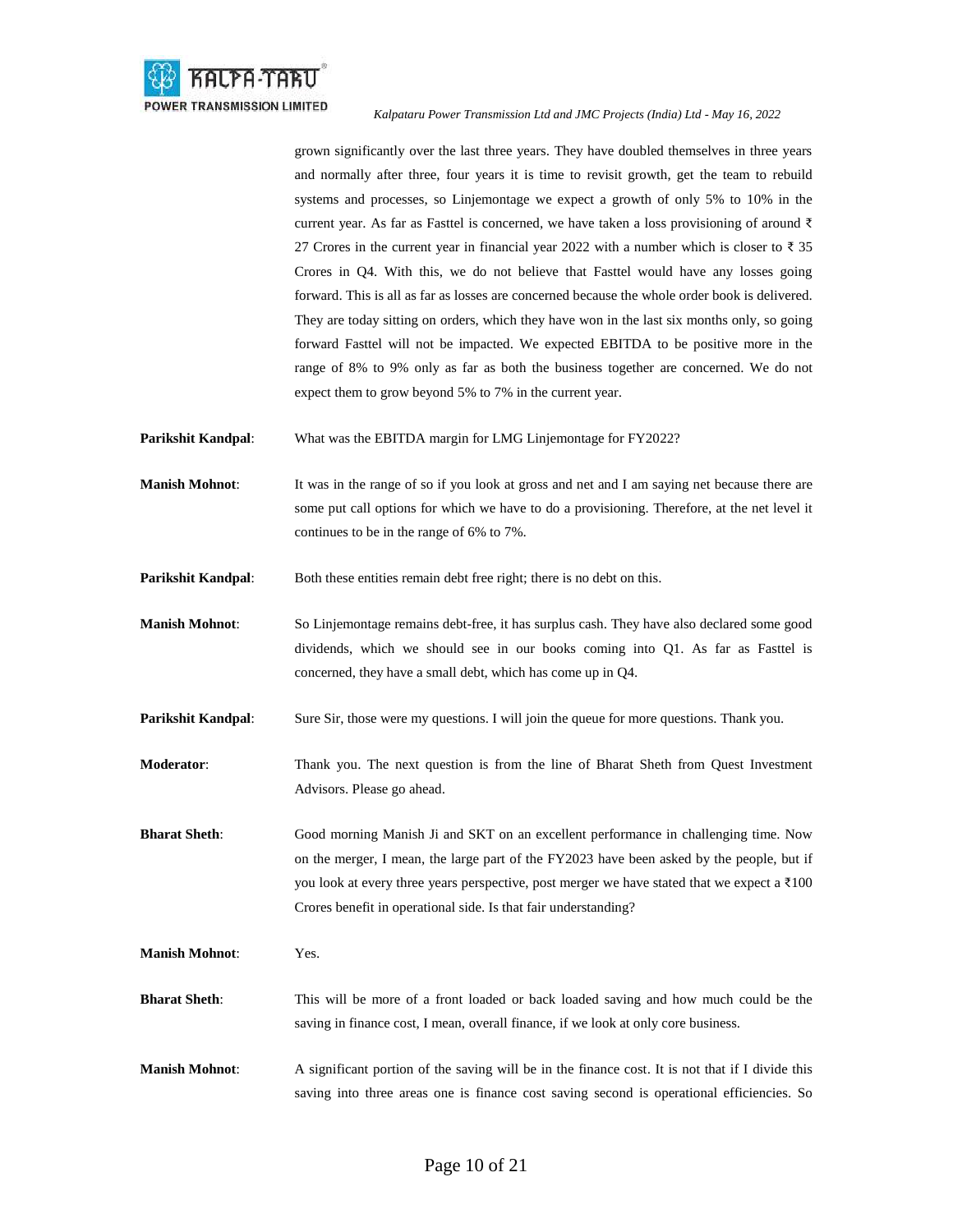

significant portion will be in finance cost because today the rating of the two companies are different, the profile of debt is different, all of that. As far as operational efficiencies are concerned, we do not see significant reduction happening in people cost, because with the growth I think we will be absorbing all the people we have. We will actually have to recruit more people, but we expect operational efficiencies to come in making sure that we have the best of the processes, making sure that there is focus on delivering before time and that is going to be a big advantage also that is why we are saying ₹ 100 to ₹ 150 Crores saving, which is what we projected looks visible and that is also there in our margin guidance. We look at it, we are at around 8.6% consol. EBITDA in the current day and we are saying we will be in the range of 9% that is visible there also.

**Bharat Sheth**: This 8.6% is despite I mean writing off 9% if we may further, if commodity price is sustained at this level, then there could be some benefit is that fair understanding.

**Manish Mohnot**: Our write-off at an EBITDA level is minimal. I think the write-off is more beyond EBITDA, at the EBITDA level we hardly had any write-offs.

- **Bharat Sheth**: Coming to now on this where in your initial opening remark we have received one L1 in airport side in Asia also which has been given on the slide #4 and we were also in the tunneling project so what are the status of this new area of verticals that we are entering?
- **S.K Tripathi:** Airport, yes, we are L1 in a large airport in Asia. I will not give these specific details, but this is the sector which we have been trying to get in for a long time in India, as well as international and we see a good visibility of this business building up in Africa going forward, and that is why we have pitched on a single large EPC project which bring us the PQ. Coming to your second part of the question, tunneling, yes strategically we are trying to enter this business but currently what we hear, Manish Ji has said in the opening remark we are L1 in a large metro project which is basically a elevated corridor which we have executed in the past also.

**Bharat Sheth**: So, we were L1 at the end of Q3 in one of the tunnel project. So what is the status of that project?

- **S.K Tripathi:** That project is still in a question with government, where some security concerns have been raised by the government because we had a Turkish partner. We are trying to resolve that problem, so it is still that matter is in the court. This is under sub-judice and this is why we have not taken in our L1 numbers, this tunneling project.
- **Bharat Sheth**: Manish Ji you said that this gross borrowing, I mean, net borrowing in consol. is ₹ 1,900, so how much is that core level and if we really reduce, I mean, divest, I mean, some of the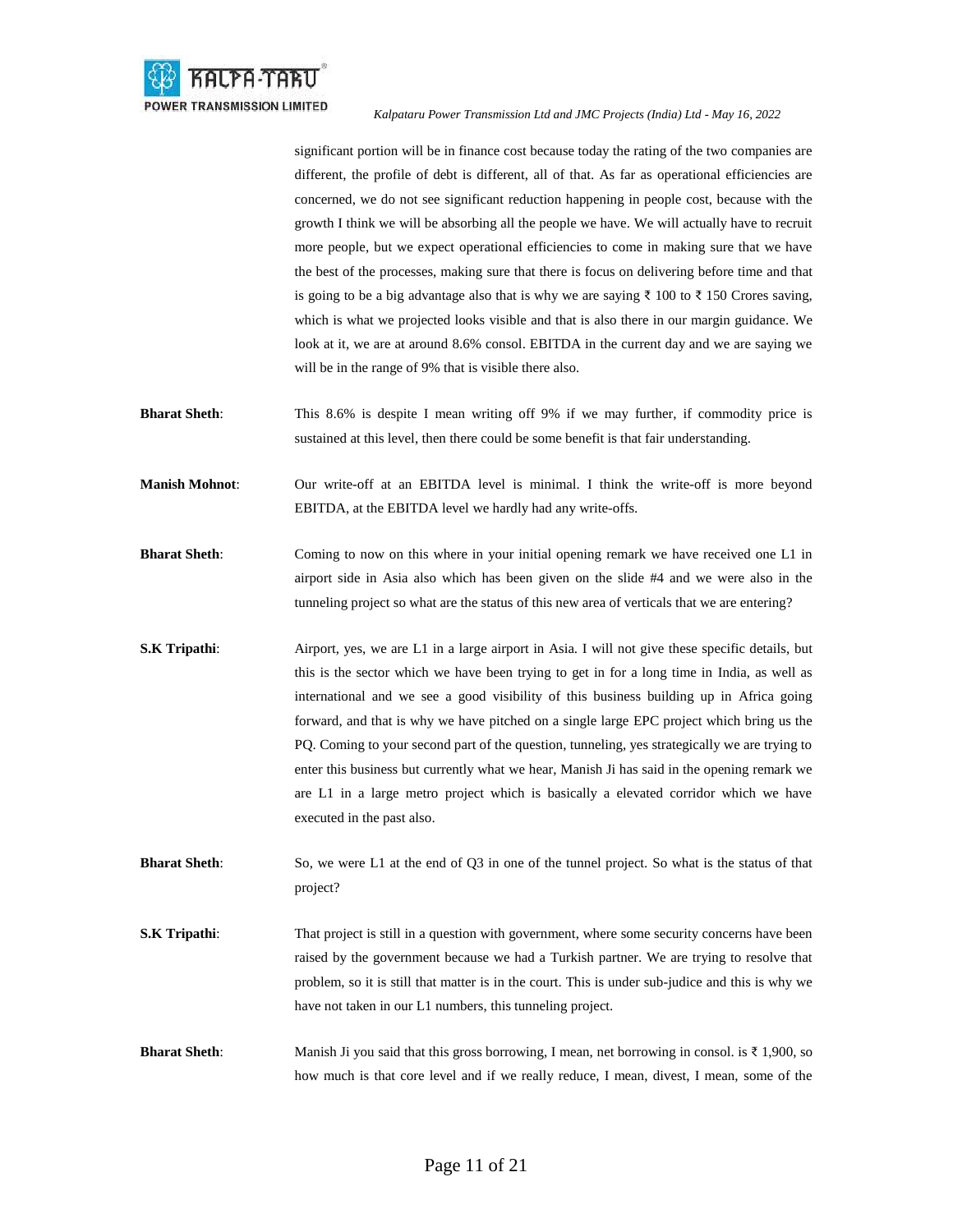

road projects, so this ₹ 300 to ₹ 400 Crores savings what you are talking is over and above if we divest some of the borrowing may go out.

- **Manish Mohnot**: Our core level debt if you look at KPTL and JMC together is around ₹ 1,100 Crores net debt. We have not taken any proceeds from divestment into our target ₹ 300 Crores plus reduction in net debt. If that happens, it will be over and above this ₹ 300 Crores. ₹200 Crores comes only out of internal efficiencies, working capital, project closures and a focus on being lower leveraged from a long-term perspective, so we have not taken. Yes, we have taken Indore in this because we expect a lot of cash flows to come, we have targeted around ₹ 125 Crores of cash flows to come out of Indore in the current year and that is included in this ₹300 Crores to ₹ 400 Crores number.
- **Bharat Sheth**: Any update on this restructuring and divestment plan of the road as well as our logistic business.
- **Manish Mohnot**: What I mentioned earlier also, we are in advanced stage of discussion with bankers on both of them. We have got all the approvals except one bank and post which we will apply to NHAI. We are expecting, we are pushing to get that approval in the next few weeks, post that NHAI, whatever time it takes. As far as refinancing is concerned, on one of the projects we have got a couple of proposals from large bankers and NBFCs, we are working on that also and hopefully Q2 we should be able to give you clarity on that. As far as Shubham Logistics is concerned, I think that is something that could take some more time because that business has headwinds, which are very different today. With the increase in wheat prices and commodity prices, you are seeing warehousing revenue come down by closer to 25% in Q4 because people are just exporting. But yes, last Friday the government has banned export of wheat and that would have an impact, but as of now we kept that on a backburner. I do not see that happening in 2022-2023 for sure and we have not budgeted for anything out of that in our targeted debt reduction. But yes, we have declared that as noncore and it is only a matter of time that we start looking at either a strategic investor or any other option for that business.
- **Bharat Sheth**: Last question post merger with the strong network. So how much incremental, I mean, on the project bidding side will be currently if you are bidding only for hypothetically ₹ 500 or ₹ 1,000 Crores from JMC suppose that how much of that,we can increase?
- **Manish Mohnot**: Today we do not have a challenge from a bandwidth perspective of bidding for any size project, yes but strategically we are saying that we would be bidding for high value projects. Only merging the strengths of engineering and civil across the two companies will be one company and we should be declaring the name soon. Strategically our focus is, we will continue to bid for large projects only unless strategically we need to, as it is a new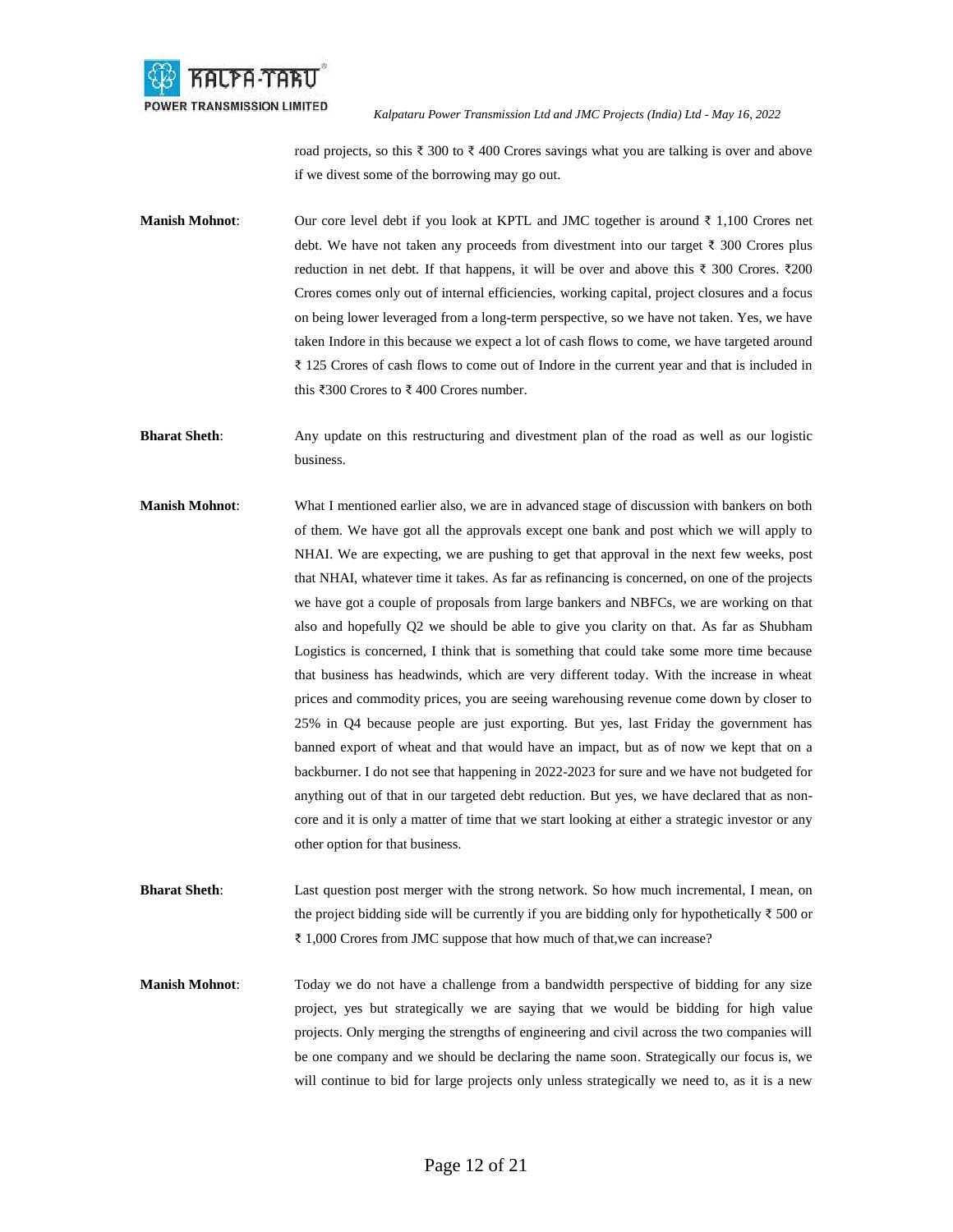

entry strategy, new country strategy, any of that, but the focus would be shifting to bidding for large projects only.

- **Bharat Sheth**: Last question one is we said that 74% is with the price escalation I mean whatever order we have won. So my belief is that in international it is a fixed price contract so these things are changing from here on.
- **Manish Mohnot**: Yes, we have seen. We have also recently signed an international contract where the client has in-principle at least agreed for a variable price. So slowly and steadily, we are pushing clients. I am not saying that we have been successful a lot in saying that this kind of volatility is something we have, contractors cannot absorb and we are pushing this domestic and international. Have we succeeded, my view is out of the last five contracts bid, we succeeded in two which is not bad, but we would have loved to succeed in all five. So, it is a mindset change which will happen over a period of time and for all this, if commodity's meltdown happens and we come back to reasonable levels, the push could be different, but yes we are pushing for at least the volatility being absorbed by the developers instead of the EPC contractor.
- **Bharat Sheth:** Thanks to you and all the best.
- **Moderator**: Thank you. The next question is from the line of Prem Khurana from Anand Rathi. Please go ahead.
- **Prem Khurana:** Thank you for taking my question Sir. My questions are with respect to JMC. So just to begin with, when I look at our order backlog and look at the composition, infra is almost around 53%. Now I think, when we embark on this journey to kind of diversify our order backlog, when we used to be around 10% on infra side, the idea was to kind of go to 30% and we come to almost around 53%. Just given the fact a large part of the order backlog now sort of and, at the same time your private sector B&F seems to be making a comeback, seems now with residential real estate cycle going good. Do you see this mix to sustain at these numbers, or do you get to see a thought process I mean the private B&F could again become larger than infra going forward and also if you could share your thoughts on how the international and domestic mix becomes. I think as of now it is around 22% international, which used to be negligible for us and given the fact that we are looking at some more international geography, so fair to assume international would also go up even further?
- **S.K Tripathi:** Going forward the B&F is getting a lot of traction domestically, but we are also expanding B&F now on the international foray and few successes have been there and going forward so to answer your question, this ratio of the B&F private driven will keep reducing because our focus today domestic side, we have huge opportunities on the government side and the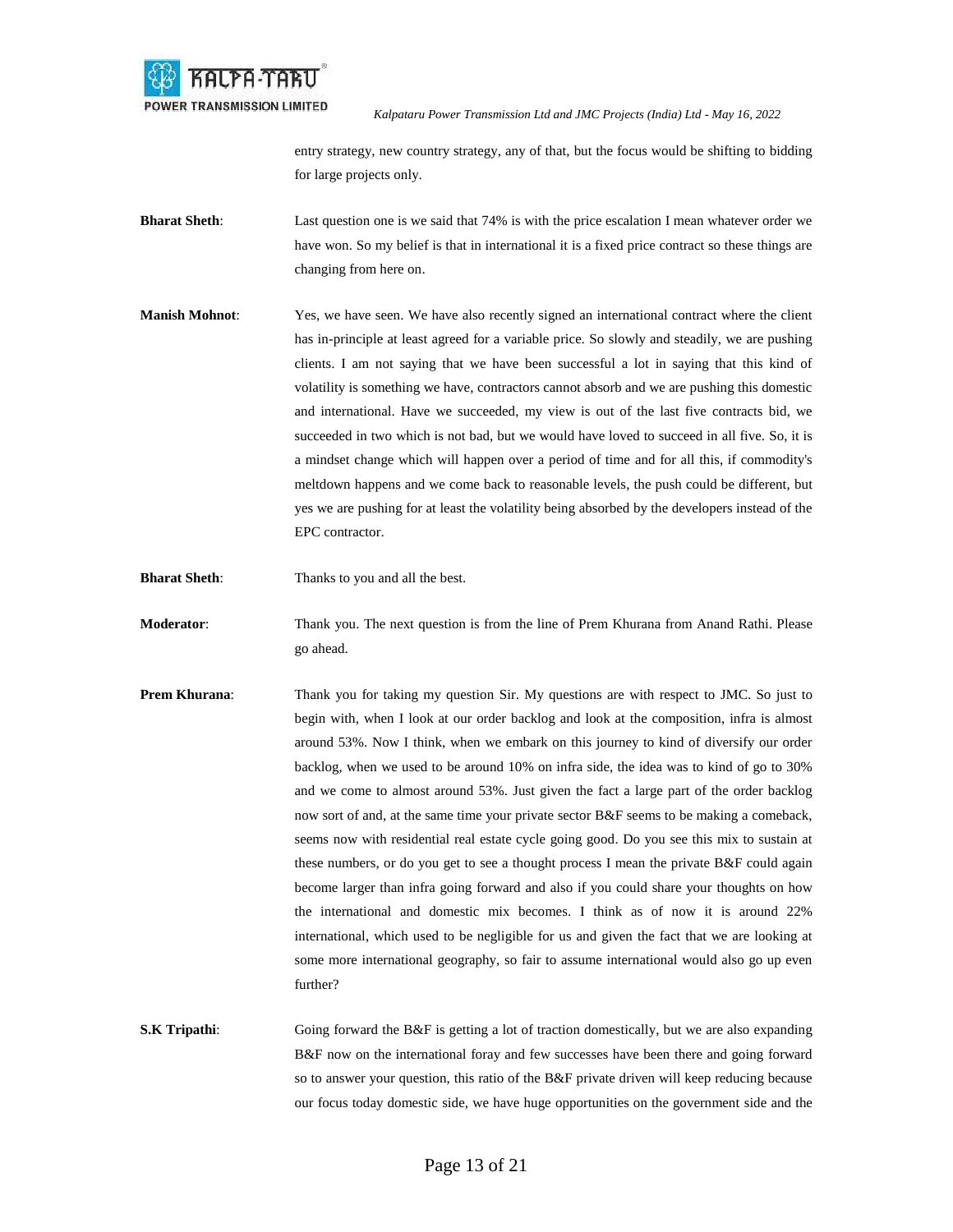

international also our 100% projects are multilateral funded or so called the government funded, there is nothing in private funding. Now with the increased size in the order book, which is now being driven by the international and water this ratio will further get skewed, but B&F also will grow along with the other government opportunities. So to answer your question, the B&F non-private business will keep on increasing proportionately going forward, say next two to three years horizon.

- **Prem Khurana:** Anyway, it is unlikely to have any change in the working capital cycle that we get to have and if it is comparison between private and public order the working capital cycle I mean you assume and it will be the same with both the segments.
- **S.K Tripathi:** It will remain same and it keeps changing based on the market condition and we keep moderating it depending on the market condition, so whether we moderate the order info we will, if we find that cash flow inflows are tight then we go and focus somewhere else. I think is more of a moderation, seeing the overall situation of the sector.
- **Prem Khurana:** In this order backlog, we have ₹17000 odd Crores, how much would be water order and possible to share, I mean, how much would be bought out component in these waters because there the margin ideally should be lower than I mean it could proposition up your EPC projects on the bought out components. Possible to share I mean how much is the order backlog on this and how much is bought out portion in these water orders?
- **S.K Tripathi**: Out of ₹ 17,000 Crores,, water will be about ₹ 6,500 Crores. Out of this the bought out will be almost 70% of this.Most of the water contracts, they are covered by escalation, but recently due to the very sharp drop in the commodity prices, the indices they never move so quickly as the commodity prices, and that is why we have seen some erosion in the profitability, but as the market stabilizes I think the water contracts, the overall margin profile is better than the average what we are showing for the company as a whole and we see this kind of visibility to continue at least for next one to two years.
- **Prem Khurana:** Just two more if I may, one was essentially on if you could share the status on the assets there and the road BOOT that was planning to sell where are we in terms of our efforts now.
- **S.K Tripathi:** Asset sale at the moment, see the current situation, we are not seeing any traction in the market realistically, but we have re-worked on the strategy now. One asset is already terminated there, we are working with NHAI and the bankers to settle the termination payment so that yearly cash outflow is stopped. On WEPL there we are already which Manish Ji has briefed that we are working on the restructuring, something should happen in Q1. VEPL, it is sort of self-sustaining and we are going for refinance there. Hopefully that should happen in next two quarters and Agra Aligarh, anyway BBEPL is a small asset so it is self-sustaining so these two assets now with the current revenue spectrum which has now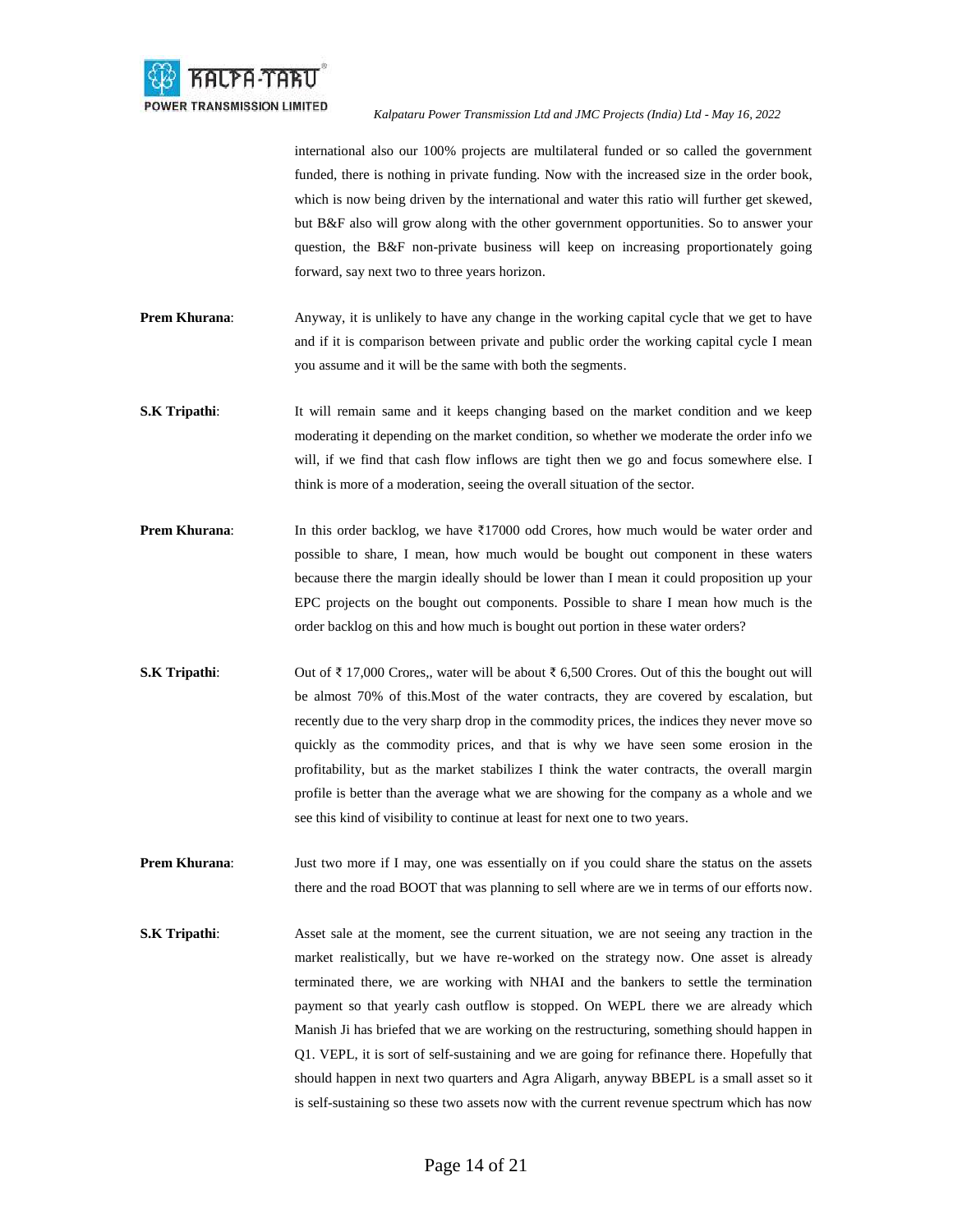

touched to about ₹58 lakh per day so if you look at these assets including repayments, we need a revenue of about ₹66 lakh per day. Last year they were earning ₹47 lakh per dayand now they are at about ₹58 lakh per day if this trend continues it significantly improves the health of the both portfolio and our obligations to fund more and more reduces. So this is our overall strategy here one asset we will refinance one asset we will restructure and one asset we are trying to settle with the NHAI on the termination payment.

- **Prem Khurana**: Just one last, I think in your earlier remarks you spoke about that you are getting into newer segments, so would that need you to increase some more incremental capex and over and above what we generally get to have in terms of run rate so you spoke about I think underground metro and you are getting into airports as well, and the idea to kind of take up some more orders on airport side in Africa, so would that need to kind of incur capex which is in excess of the run rate generally that we get to have with us?
- **Manish Mohnot:** We are trying to balance the overall portfolio. If I look at water, they do not require any capex and that is what we are leveraging to build other businesses. So if the water business requires only 3% capex, maybe underground and the airports they require 10% to 15% level of capex, we are balancing both that so that the overall capex investment remains in the amount and anyway with the merged entity going forward, we will have better ability to fund the capex, which are particularly in the underground project which are very capital intensive and that is what currently our strategy to fund the capital intensive projects and balance the portfolio on the capex side.
- **Prem Khurana:** If you could share the absolute number for FY2023 in terms of capex that will be my last question. Thank you.
- **Manish Mohnot**: On a consolidated basis we expect capex to be in the range of ₹ 300 Crores for FY2023.
- **Prem Khurana:** Sure Sir, thank you. Thank you very much for taking my questions.

**Manish Mohnot**: Thank you. The next question is from the line of Jainam Shah from Equirus Securities. Please go ahead.

- **Jainam Shah**: Good morning Sir thank you for the opportunity. My question is related to the road assets of JMC. So, if you see Kurukshetra, that we have given the termination notice to NHAI and we have also provided for some of the provisions in our books. So I wanted to know how much investment is still there in our books for KEPL in terms of equity plus loans, plus some cost equity if we have?
- **S.K Tripathi:** So KEPL everything is provided there is nothing left to be provided in KEPL and our investments today stand at a number closer to zero.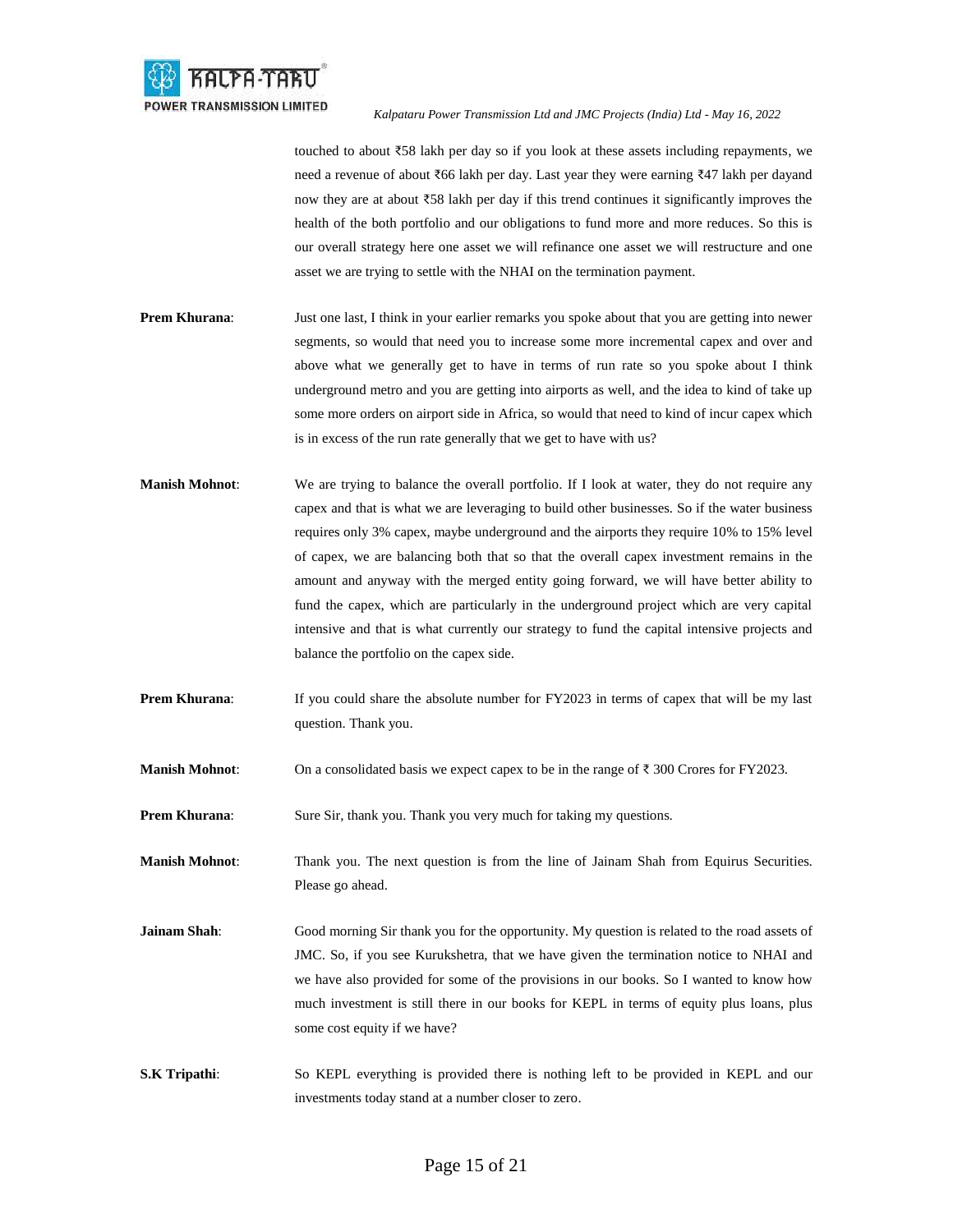

- **Jainam Shah**: Any amount to be received from NHAI would be directly going to the lenders for the repayment of the loan, so there will not be any incremental payment from our side in coming one year in the formality of this combination.
- **S.K Tripathi:** That is our best endeavor. As per the concession provisions, NHAI is supposed to pay to the lenders what is due to them, but knowing NHAI it is a journey we have to travel with them. I am sure you understand the way the NHAI conducts on these issues. So, we have received the engineer recommendation which says that the full debt obligation of the bankers can be paid off, NHAI is evaluating it. We are working with them and will come to know by the end of this quarter, how NHAI is going to handle this issue.
- **Jainam Shah**: Any adjusted equity kind of thing that we are expecting to get back, like although we have provided everything but any kind of positive cash flow we can expect from these stronger assets?
- **S.K Tripathi**: No.
- **Jainam Shah**: You said that we were requiring ₹ 66 lakhs per day for these three road assets for the overall repayment of the three road assets, so are we factoring any major maintenance into that  $\bar{z}$  66 lakhs per day, or any major maintenance would be over and above it. So what I believe is that there might be some major maintenance cycle in upcoming one to two years for one of our projects?
- **S.K Tripathi:** Let me rephrase what I had said. ₹66 lakh per day is the subsistence revenue including the debt obligation and currently we are at ₹58 lakh per day compared to the ₹ 47 lakh per da of last year. So there is a lesser pain now to manage these assets, that is point number one. As far as the major maintenance is concerned this is to be funded separately which is not part of this number and we do not have major repair obligations which are there, maybe in 2024- 2025, but there also we have taken a strategy where we are spreading the major maintenance because if there was no traffic, last seven, eight years and there was no revenue there is no immediate need to do the major repair and those repairs we are spreading over a period of two to three years strategically in order to contain the funding requirements.
- **Jainam Shah**: If we just take a scenario that this refinancing of WEPL and the VEPL takes some more time then how much funding is expected for FY2023 as we have done ₹81 Crores for this in FY2022. So any ballpark number for upcoming two years for this funding is it like ₹ 23 lakhs into 360 days something like that.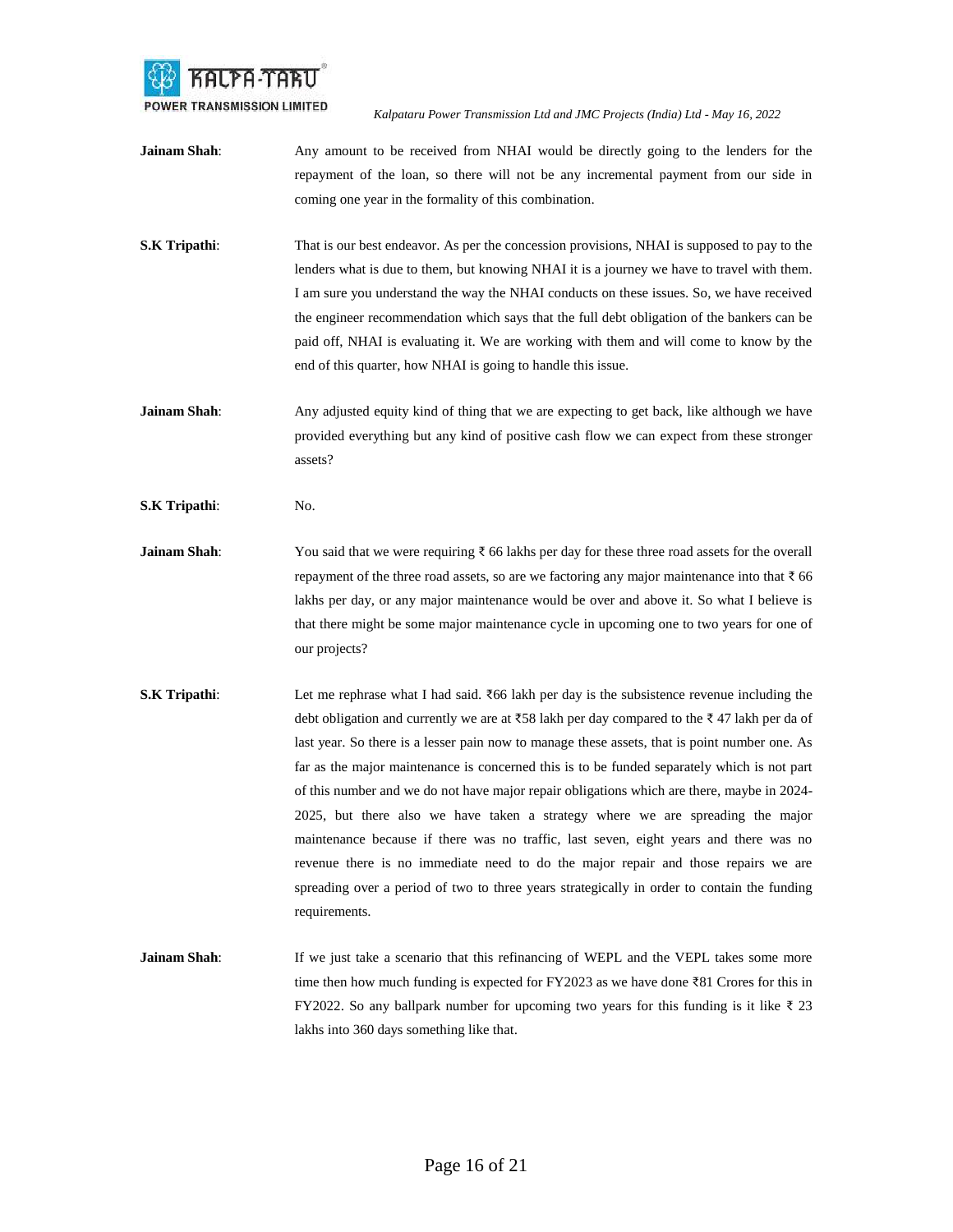

- **S.K Tripathi:** Last year our total funding in these SPVs was to the extent of ₹140 Crores this year it is to be expected to be in the range of about ₹70 to 80 Crores depending on the how the revenue comes on the full year cycle.
- **Jainam Shah**: The ₹140 Crores that you have told versus ₹81 Crores reported into the presentation so this balance ₹60 Crores is for the Kurukshetra if I am not wrong.
- **S.K Tripathi**: Yes.
- **Jainam Shah:** Okay Sir. Thank you so much.

**Moderator**: Thank you. The next question is from the line of Teena Virmani from Kotak Institutional Equities. Please go ahead.

- **Teena Virmani**: Sir, my question is related to KPTL standalone. We have seen a sharp increase in the working capital requirements for KPTL standalone. So what exactly contributed to that sharp increase and going ahead how do we see that panning out for the company. So are the CTC provisions which we have taken for around  $\overline{3}118$  Crores, are they part of the working capital or is a part of the overall expenditure which the company has reported?
- **Manish Mohnot**: Good morning Teena, I think you have answered a few questions yourself, which is good. So let me first answer the last one, yes provisions continue to be part of working capital first. Second why has the working capital days gone up, there are two specific reasons, one we have focused on not increasing our customer advances given the interest rates, given our low debt levels that is a conscious call of not increasing customer advances where the interest rates are much, much higher and second, consciously last two quarters we have also made sure that creditors payment is much higher than it would typically be so our creditor days have come down significantly at a KPTL standalone level. Both are conscious efforts right, given the low interest rates and given that we have a low debt. As I said earlier, on a consol. basis, we are targeting to be in the range of 90-100 days as far as networking capital is concerned and we are pretty confident we will be there.
- **Teena Virmani**: Even if I adjust this creditor days and another adjustment related to CTC provisioning then also the working capital cycle is much higher. So going down to almost around 90 to 100 days would require a correction of somewhere in the range of 35 to 40 days of correction from the current levels of FY2022. So do you think it is possible in the next one to two years when we know that the environment is a little volatile?
- **Manish Mohnot**: I will just be very clear on what I said. On a consol. Basis, we expect 90-100 days. As far as KPTL standalone is concerned, we will continue to be at a slightly higher level in the current environment, because we are still with that low debt and all of that we are still not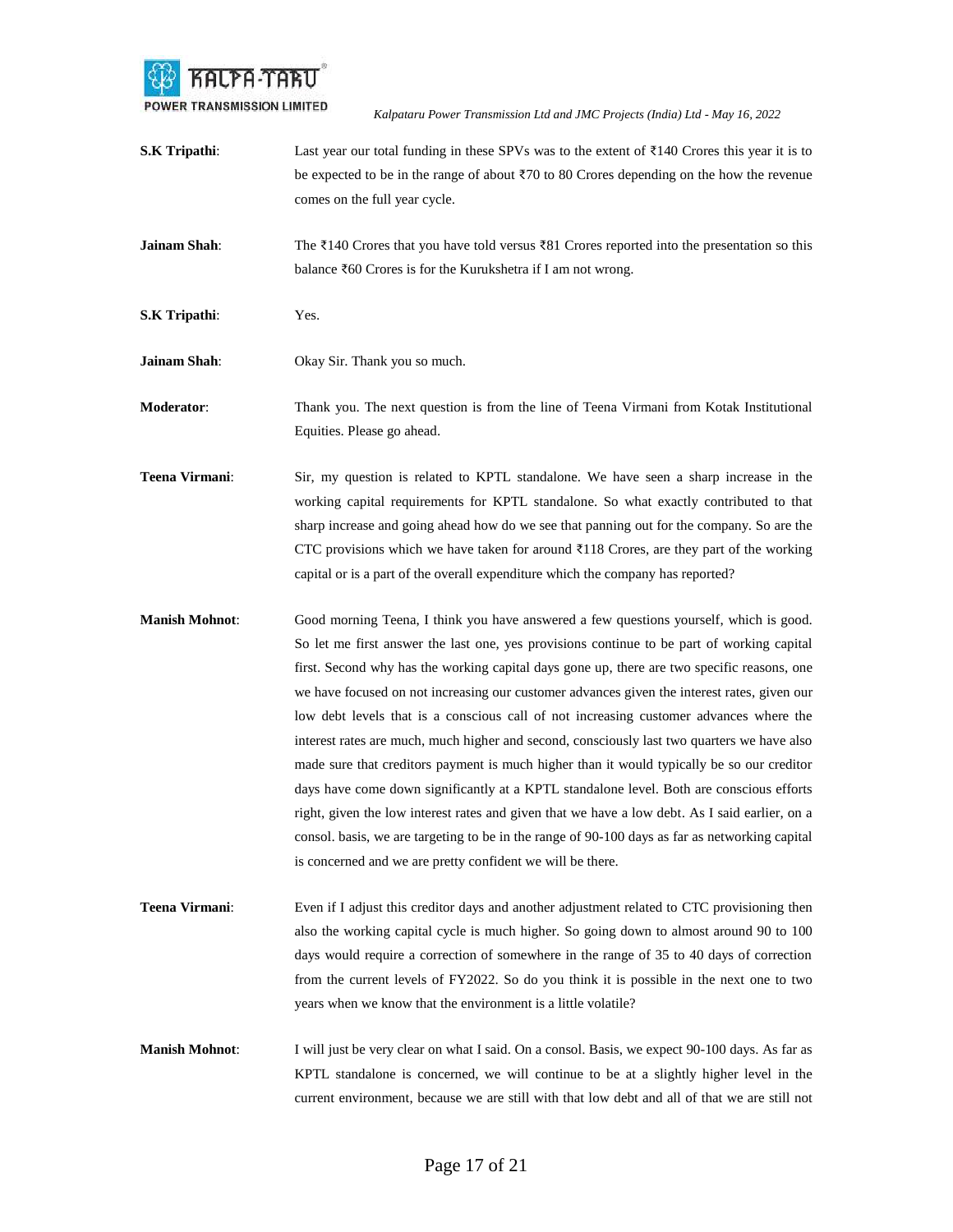

taking too many customer advances so from 134 days we definitely plan to bring it down to levels of 120 odd days in the next year or so. But it is not going to be significantly lower. At JMC it will be lower and consol. we should be in the range of 90-100. So from 134 our target would be getting it down closer to 120 levels at KPTL standalone by the end of next year.

- **Teena Virmani:** My second question is on overall consol. revenues. Like, if I see overall consol. revenues are around ₹ 148 billion for FY22 and standalone number if I add up the standalone numbers and JMC numbers there is still a short fall so where is this short fall coming through because standalone is around ₹ 70.6 billion and JMC is around ₹ 55 billion so where is the gap coming in from because Shubham you mentioned that there are challenges on the growth side so what exactly is contributing to this gap between console and these two entities.
- **Manish Mohnot**: I think the biggest gap is KPTL Sweden (Linjemontage) which is closer to ₹1,100 Crores, then there is Kalpataru Brazil which is close to ₹500 plus Crores and then there is Shubham Logistics. So if you add all of that because in KPTL standalone, Linjemontage and Brazil are not reported in the revenue.
- **Teena Virmani:** Okay so this is not part of your revenues on the standalone basis?
- **Manish Mohnot**: Perfect. Well both put together they are around ₹1,700 Crores, Sweden and Brazil and then you have Shubham also around ₹120 Crores.
- **Teena Virmani:** My last question is regarding the guidance for JMC. So given the fact that the order inflow for the company was quite good and order book is also very good, so why such a conservative guidance of around 15% to 20% for JMC? Is there any kind of delay that you see from the customer side to go slow or in terms of payment otherwise like when you normally see the order book is fairly strong. So, I believe the growth should ideally be much more than 15% to 20% for JMC.
- **Manish Mohnot:** I think you are right. Looking at the order book that the numbers could be much better, we just want to be slightly conservative at this stage because there are the global issues happening, all of that. But you are right, last year also we had guided JMC to be in the range of 20% and we have done 40% plus, so current year also we believe that this could come up but we would just like to wait for one more quarter to be sure what numbers would come up, but yes you are right, 20% minimum is visible it will go up beyond that only.

**Teena Virmani**: Thank you Sir that is it from my side.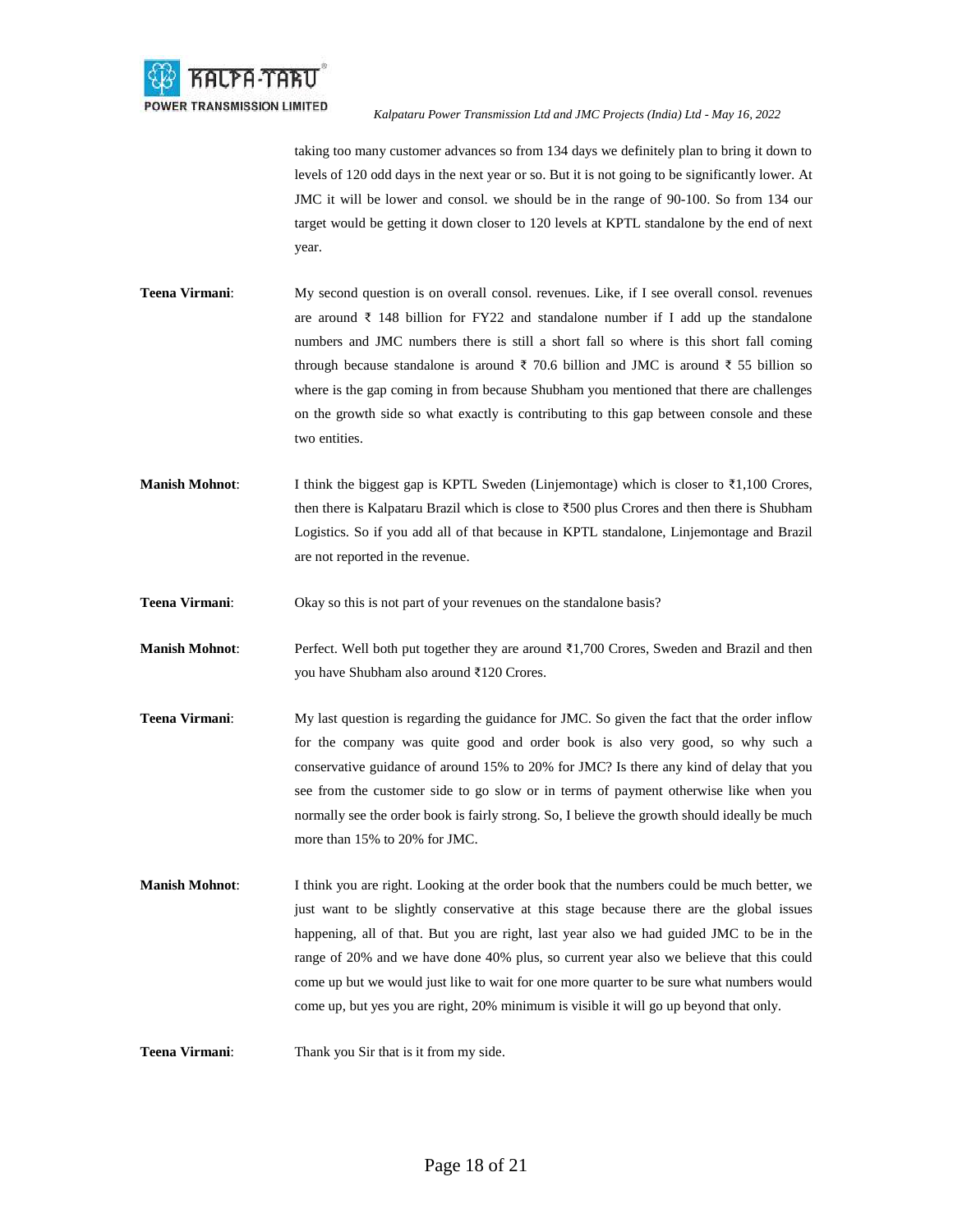

**Moderator:** Thank you. The next question is from the line of Parikshit Kandpal from HDFC Securities. Please go ahead.

- **Parikshit Kandpal**: Just on the loss funding Sir, so last call we have said that about ₹15 Crores to ₹20 Crores will be the requiring loss funding so now it is again ₹70 Crores to ₹80 Crores number which you have mentioned this quarter. So just if you can break up this number is there any major maintenance included in this because we were expecting some ₹40 Crores to ₹50 Crores of major maintenance in FY2023 so does that include that?
- **S.K Tripathi**: Can you repeat your question once again?
- **Parikshit Kandpal:** Just on the loss funding, you have said that in FY2023 about ₹70 Crores to ₹80 Crores of loss funding will happen. So just wanted to understand from the last quarter call you had said that about ₹15 Crores to ₹20 Crores will be the loss funding on a recurring basis and there could be something which will come up on major maintenance in FY2023 so this  $\overline{370}$ Crores to ₹80 Crores does it include any major maintenance.
- **S.K Tripathi**: Yes, so out of ₹70 Crores to ₹80 Crores about ₹20 Crores to ₹25 Crores will be towards the maintenance obligation and the balance will be towards the loss funding.
- **Parikshit Kandpal**: This number seems to be on a higher side because we were looking at settling down this loss funding on a recurring basis to about ₹20-30 Crores so does it have an impact of delay in the restructuring of WEPL that is why this number is higher. So just want to understand what would be the normal recurring loss funding from here on after the WEPL restructuring.
- **S.K Tripathi:** You are right currently the number, because the restructuring thing if it gets delayed by another quarter or so that is why these numbers we have still kept a little on higher side depending on the outcome with NHAI.
- **Parikshit Kandpal:** On a recurring basis what could be the loss funding including major maintenance and delay and assuming that the restructuring of WEPL will happen. So from there on how much will be the current price?
- **S.K Tripathi:** So if it happens there could be a reduction of another ₹10 Crores to ₹15 Crores.
- **Parikshit Kandpal:** On FY2024 how much would be the loss funding after restructuring?
- **S.K Tripathi:** 2024 we can come back to you with the revised working because all will depend on the traffic scenario. So it will be wild just putting any number now but if the number goes as I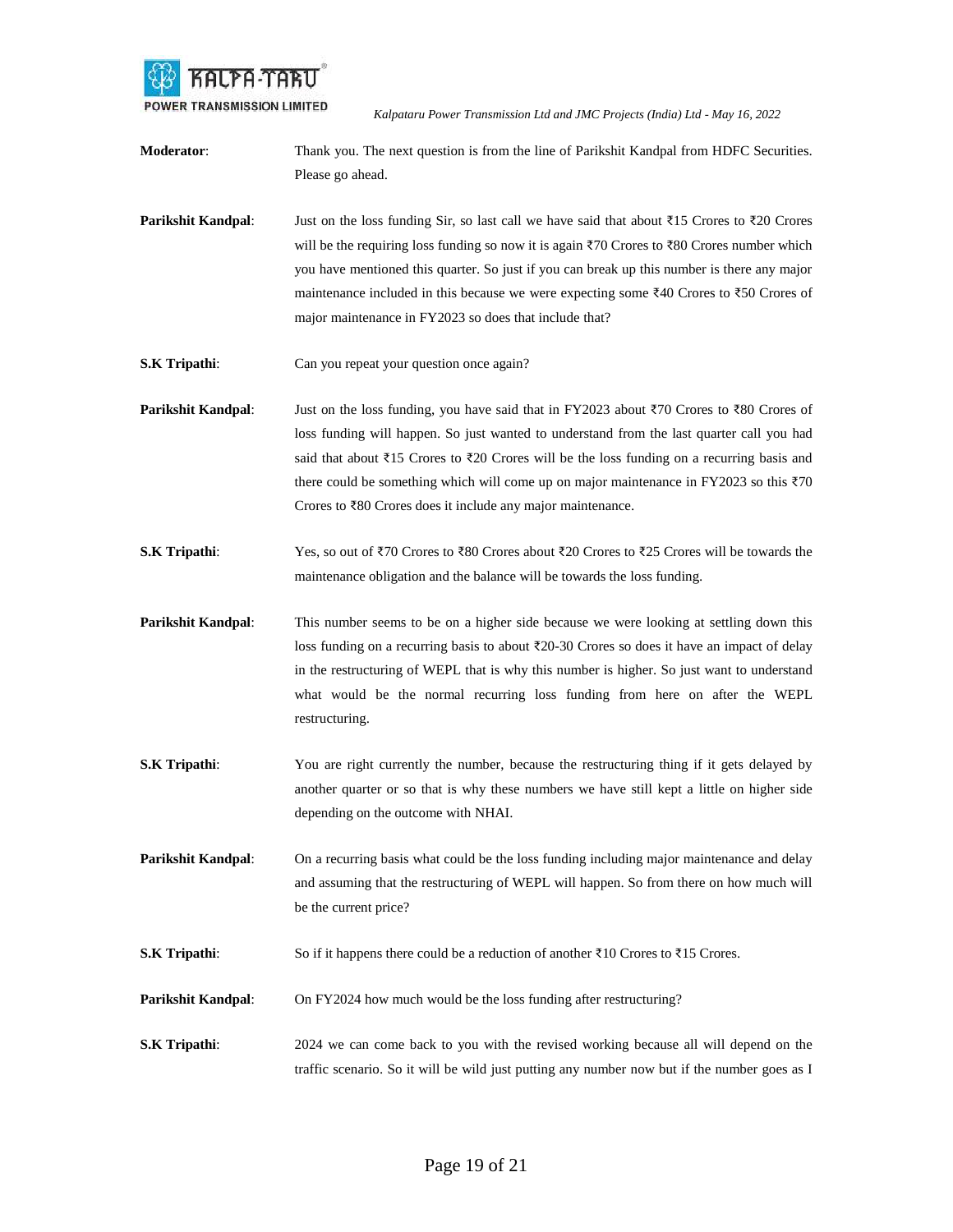

said the subsistence revenue is at the level of ₹66 lakh per day if it crosses that then we have a lot of problems solved on these projects.

Manish Mohnot: So I will just give you different perspective to it based on what SKT said ₹66 lakh per day versus ₹57 lakh per day we have a shortfall of closure to that ₹10 lakhs and if I put that number assuming things do not improve that then we are looking at a  $\overline{3}35$  Crores to  $\overline{3}40$ Crores funding only for debt management and interest. If the number ₹58 lakhs goes up to ₹ 62 lakhs per day, great, if it comes down significantly is something but as of now, if you look at the numbers given by SKT there is a half mix of MMR and the balance is ₹35 to 40 Crores is what will go out for maintaining the cash flows on this the average.

**Parikshit Kandpal:** But what will be the impact of restructuring on this number.

**Manish Mohnot**: Ideally if it happens the way we want it this number of ₹40 Crores could come down to closer to a single digit Crores getting into the next year, but as I said ideally because this is the final negotiations happening with the bankers a few things up and down can happen and that is why I just want to restrict that for maybe a few more quarters because the moment it has done we will come back to you at the first instance to tell you exactly what the number would be.

- **Parikshit Kandpal**: The second question is on the elevated cash levels in the balance sheet close to about ₹ 900 Crores so why such high cash levels and what do you intend to do that with that cash?
- **Manish Mohnot**: I think this cash level only stay at the quarter end and the year end primarily for various reasons, which I just do not want to discuss on the call because we have banking limits which we need to utilize and all of that because we have used limits. So typically at quarter end and year end you will always see that we have high cash levels for a few days in our balance sheet.
- **Parikshit Kandpal:** Just last bit on the debt free status which you have mentioned and also if we can mention about the pledges. So earlier, the promoters had guided a pathway towards reducing this pledge. So where are we on the journey of reducing pledge and when can some concrete action happen there for these two.
- **Manish Mohnot**: We continue to be on the date which we had given in the December quarter we believe that starting Q2 the pledge will start coming down that is what the promoter have told us, given the increase in sales and the kind of traction which the real estate has. So, we do not see pledge coming down in Q1 but what we have been given to inform by the promoters is that starting Q2 the pledge will start coming down.
- **Parikshit Kandpal:** The net cash status at the KPTL level if you can just give some comments there.